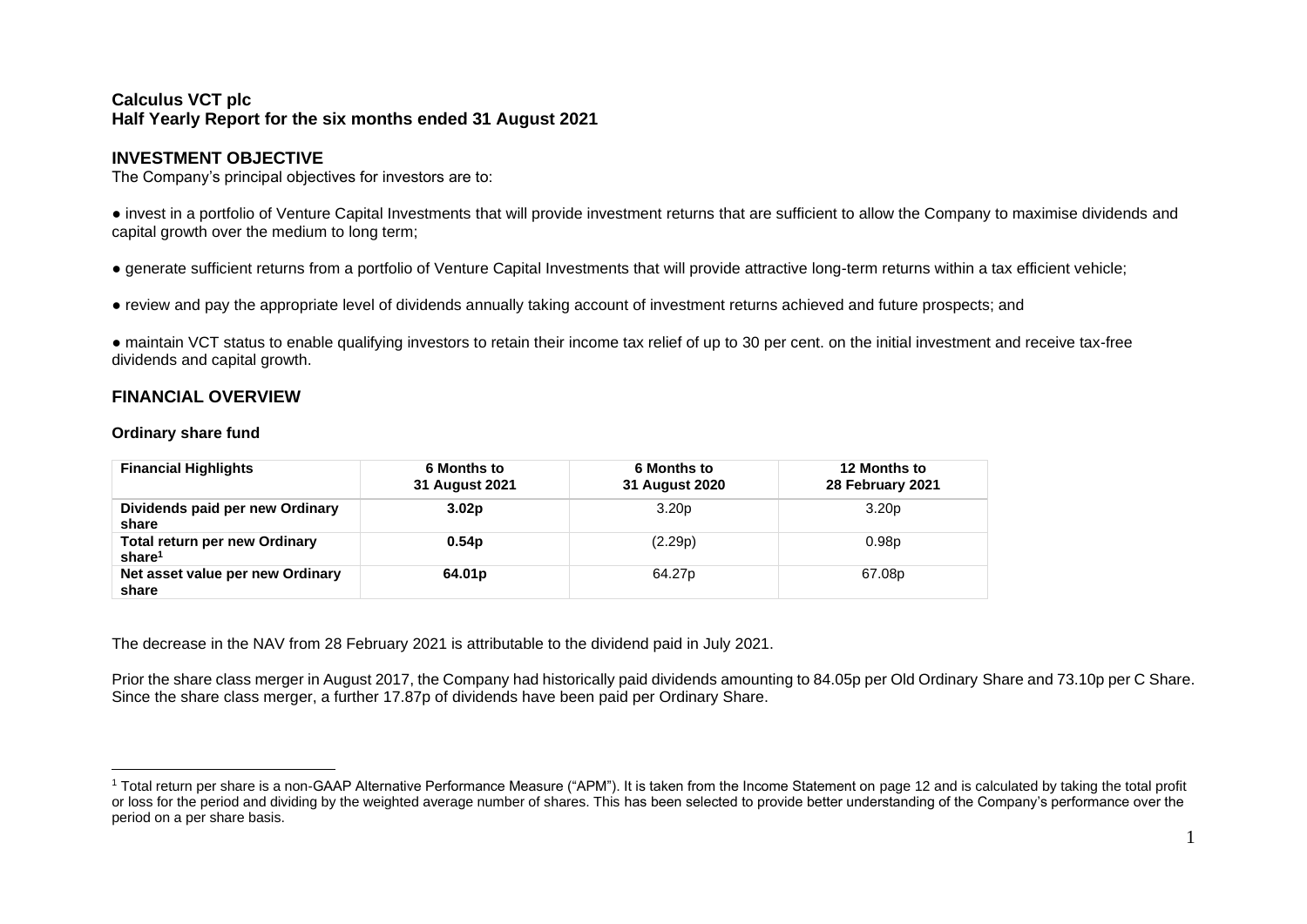# **CHAIRMAN'S UPDATE**

I am pleased to present your Company's results for the 6 months to 31 August 2021.

#### **Performance summary**

The dominant story for investors has been the continued impact of Brexit and the Covid-19 Delta variant which has spread more widely in recent months, leading to further disruption in labour markets and supply chains. However, the Company has been shielded to a degree by a combination of holding a significant portion of its assets in cash and through carefully selected investments which have shown to be resilient against the ongoing pandemic.

The Company is pleased to announce the successful exits of three life sciences companies in the period, in which all contributed towards the fight against Covid-19.

The Company's remaining holding in Genedrive, a molecular diagnostics company which developed the Genedrive 96 SARS-COV-2 Kit, was sold in March 2021. The total sale resulted in a 2.8x return since its acquisition from the Neptune-Calculus Income and Growth VCT plc in September 2017.

Open Orphan, a contract research organisation (CRO) was sold in May 2021 for a total return of 1.8x. Open Orphan worked in collaboration with US biotech Codagenix to conduct a Phase 1 study of a needle free, intranasal Covid-19 vaccine, COVI-VAC.

In July 2021, the Company divested its holdings in Mologic Limited, a world leading innovator in lateral flow and rapid diagnostic technologies. The sale generated a 3.6x return for the Company's investors since the initial investment in 2018 together with repayment of loan notes and associated interest. In addition, further consideration is payable in the event of strong sales of certain Mologic products.

Despite the ongoing economic challenges, the Board is pleased with the performance of the Company's portfolio and the positive uplifts in the valuations of some portfolio companies. The most significant movement in the qualifying portfolio on the upside was Cloud Trade Technologies (CloudTrade) which increased the NAV by £0.5m. CloudTrade's software automates invoice handling for large enterprises, saving time, improving accuracy and reducing costs. With the rise of robotic process automation (RPA) systems, Cloudtrade's addressable market is expected to expand significantly. The Company's shares in CloudTrade were sold after the year end.

Home Team Content, a UK-based independent production company enjoyed an uplift in share value since February 2021, improving the NAV by £0.2m. Home Team Content was co-founded by experienced producers, Dominic Buchanan and Bennett McGhee, both of whom have established reputations in the industry. Home Team will harness the reputations of its two producers in identifying and working with under-represented creatives and new voices through interactive as well as traditional film and television platforms.

Arecor Therapeutics plc, a biopharmaceutical products company, announced its admission to trading on AIM, a market operated by London Stock Exchange on 3 June 2021. Admission followed a successful oversubscribed placing by Panmure Gordon, raising gross proceeds of £20 million at a price of 226 pence per share. The Company decided to invest an additional £200,000 prior to the company's successful IPO. Since then, the company has seen its share value increase which resulted in strengthening the NAV by £0.1m.

In April 2021, a follow-on investment of £50,000 was made in Arcis Biotechnology Limited to help the company further develop commercial opportunities.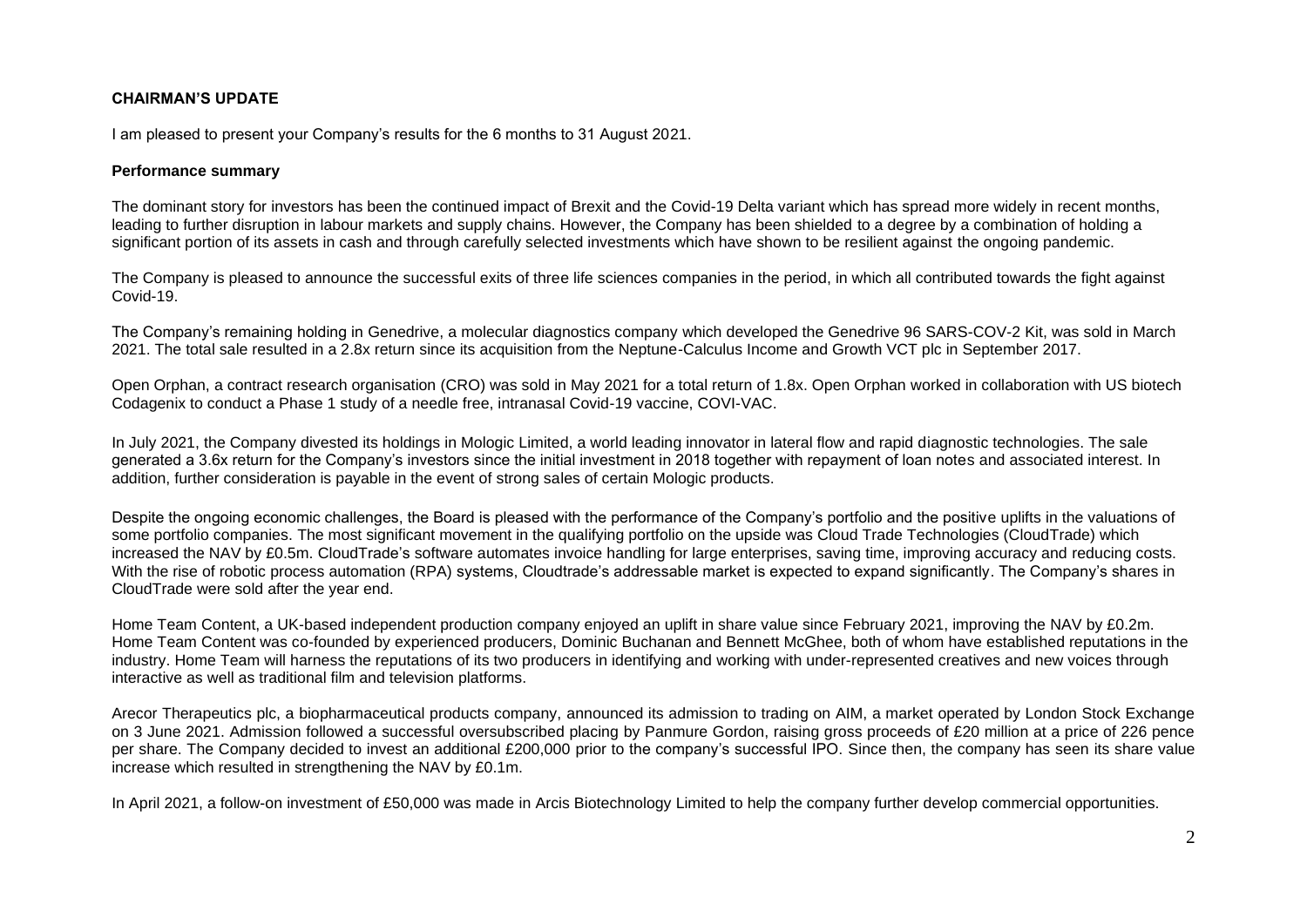Although several companies in the portfolio showed strong growth, the Company also experienced a number of write-downs. The merging of the Department for International Development (DFID) with the Foreign and Commonwealth Office (FCO) resulted in reduced funding for international development projects, and as a result Every 1 Mobile was written down in full. The impact was a £0.2m reduction on the NAV.

C4X Discovery plc, a drug discovery and development company saw its share price fall resulting in a decrease of £0.2m on the NAV. The fall is a result of AIM listed market fluctuations and we remain positive on the company.

During the period, Arcis Biotechnology's (a DNA and RNA extraction company) portfolio did not transition into material commercial opportunities. As a result, the Company has prudently reduced the NAV by £0.2m. The Company continues to monitor Arcis closely and will revalue the company on a periodic basis when other commercial prospects arise.

In August 2021 the Company sold its holding in Cornerstone FS Plc, a fintech company focusing on providing foreign exchange trading services. Since April 2021, its share price had steadily declined, and it was decided to sell the Company's holding.

The priority of the Board is to give support to the existing portfolio where it is needed and appropriate, whilst also taking advantage of new business ideas which are proving resilient to the current pandemic.

In the period to 31 August 2021, four new investments and two follow-on investments were made on behalf of the qualifying portfolio:

#### **New Investments**

| Date of Investment | Name of Investment                | Location          | <b>Sector</b> | Amount of<br>Investment | Percentage of<br>ownership by VCT | Percentage of<br>ownership<br>controlled by the<br><b>Manager</b> |
|--------------------|-----------------------------------|-------------------|---------------|-------------------------|-----------------------------------|-------------------------------------------------------------------|
| <b>March 2021</b>  | Invizius Limited                  | Edinburgh, UK     | MedTech       | £375,000                | 3.3%                              | 5.5%                                                              |
| April 2021         | Censo Biotechnologies<br>Limited  | Midlothian, UK    | Healthcare    | £651,000                | 2.9%                              | 15.6%                                                             |
| June 2021          | Spectral MD Holdings<br>Limited   | Texas, US         | MedTech       | £500,000                | 0.6%                              | N/A                                                               |
| <b>July 2021</b>   | Brouhaha Entertainment<br>Limited | London and Sydney | Media         | £501,000                | 11.31%                            | 5.62%                                                             |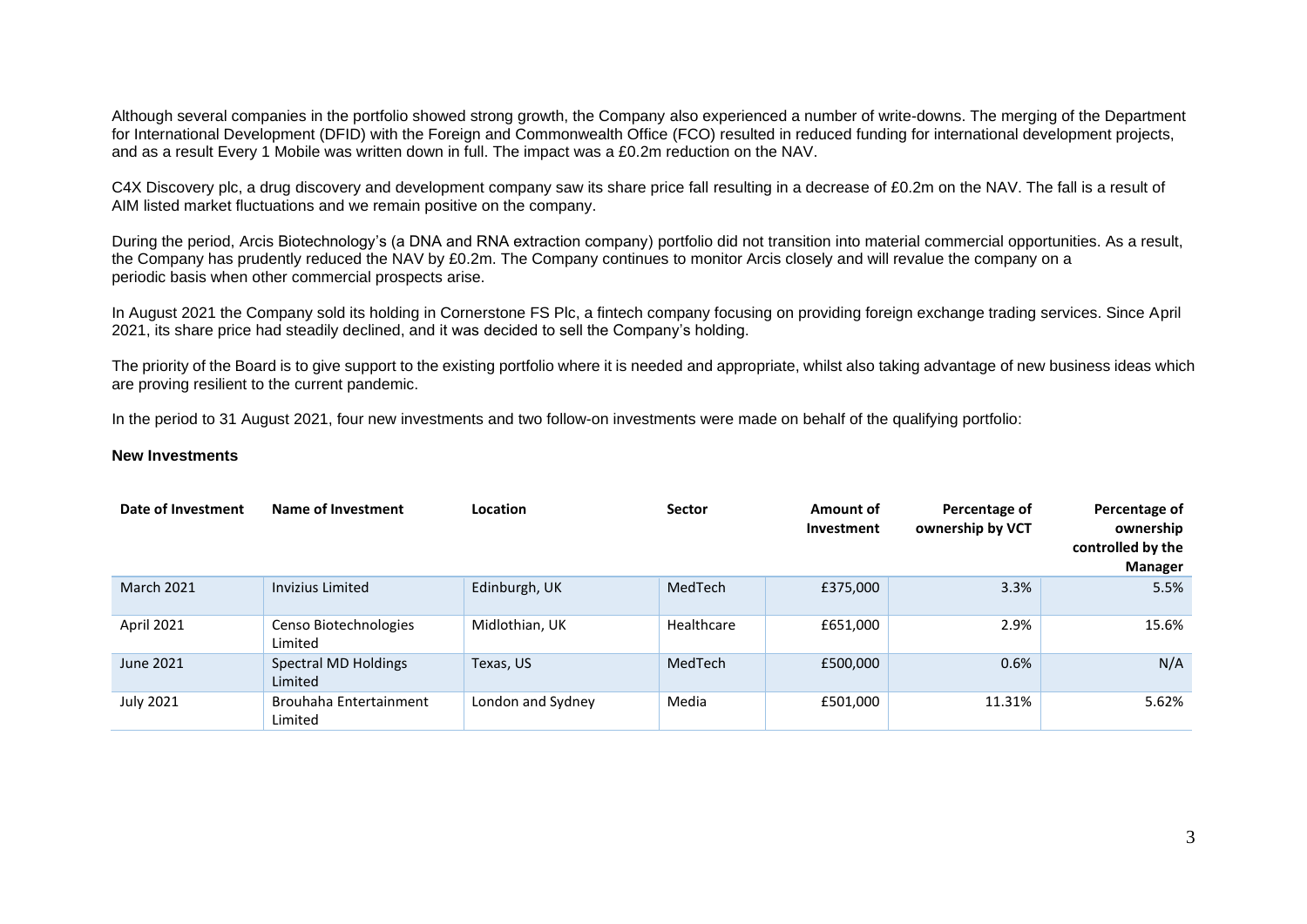#### **Follow-on Investments**

| Date of Investment | Name of Investment          | Location           | <b>Sector</b> | Amount of<br>Investment | Percentage of<br>ownership by VCT | Percentage of<br>ownership<br>controlled by the<br><b>Manager</b> |
|--------------------|-----------------------------|--------------------|---------------|-------------------------|-----------------------------------|-------------------------------------------------------------------|
| <b>April 2021</b>  | Arcis Biotechnology Limited | Daresbury, UK      | Life science  | £50,000                 | 9.8%                              | 18.9%                                                             |
| June 2021          | Arecor Therapeutics Limited | Saffron Walden, UK | Healthcare    | £200,000                | 1.6%                              | 7.2%                                                              |

We believe the portfolio is well positioned to continue to provide long term growth to shareholders and that our Investment Manager is similarly positioned to exploit these opportunities.

Further information can be found on new investee companies Invizius Limited, Censo Biotechnologies Limited, Spectral MD Holdings Limited and Brouhaha Entertainment Limited in the Investment Manager's Report.

#### **Buybacks**

During the period, the Company bought back and cancelled no Ordinary shares. The Company continues to review opportunities to carry out share buybacks at a discount of no greater than 5% to NAV.

#### **Dividends**

As mentioned above, a dividend was paid on 30 July 2021 of 3.02 pence per eligible Ordinary share.

#### **Board composition**

The board consist of four Directors, three of which are independent from the Manager.

#### **Ordinary share issue**

The offer for subscription for Ordinary Shares that opened on 8 September 2020 and closed on 27 August 2021 received aggregate subscriptions from the issue of Ordinary shares of £7 million. On 13 September 2021 a new prospectus was launched for a further offer for subscription for Ordinary Shares, with the shares to be issued in the 2021/22 and 2022/23 tax years.

Claire Olsen invested £5,000 under the 2020/21-2021/22 offer and had 7,812 shares allotted in September 2021. Claire's shares were acquired on the same terms as the shares subscribed for by other investors in the offer.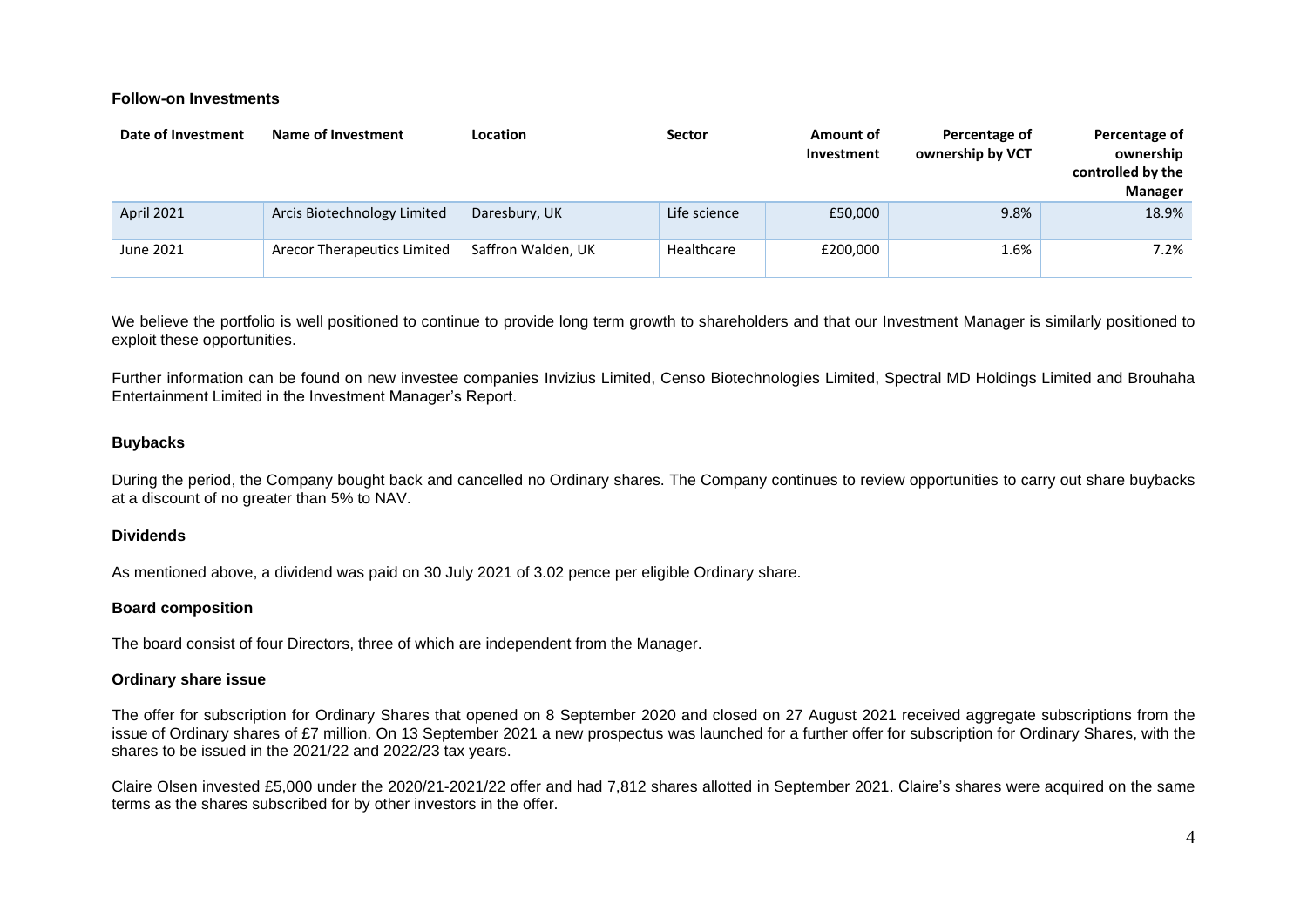### **Developments since the period end**

The Company is pleased to confirm a £138,000 follow-on investment into Home Team Content, completed in October 2021.

As of October 2021, as mentioned above, CloudTrade was acquired by Advance, one of the UK's leading providers of business and software services. The sale represents a 4x return for the Company since its investment from July 2018.

#### **Future prospects**

The pandemic continues to cause disruption in labour markets and supply chains, which has resulted in some downgrading of immediate growth prospects although, a full recovery is generally deemed to be delayed rather than cancelled. Your Board continues to keep a watchful brief over developments and our investment manager is working closely with our portfolio companies. In terms of the main focus of our current investment strategy, B2B technology, healthcare, life sciences and media, all of these sectors have shown robustness despite the economic climate and are all key growth areas of the UK economy. We look forward with a combination of caution and optimism.

Jan Ward Chairman 25 October 2021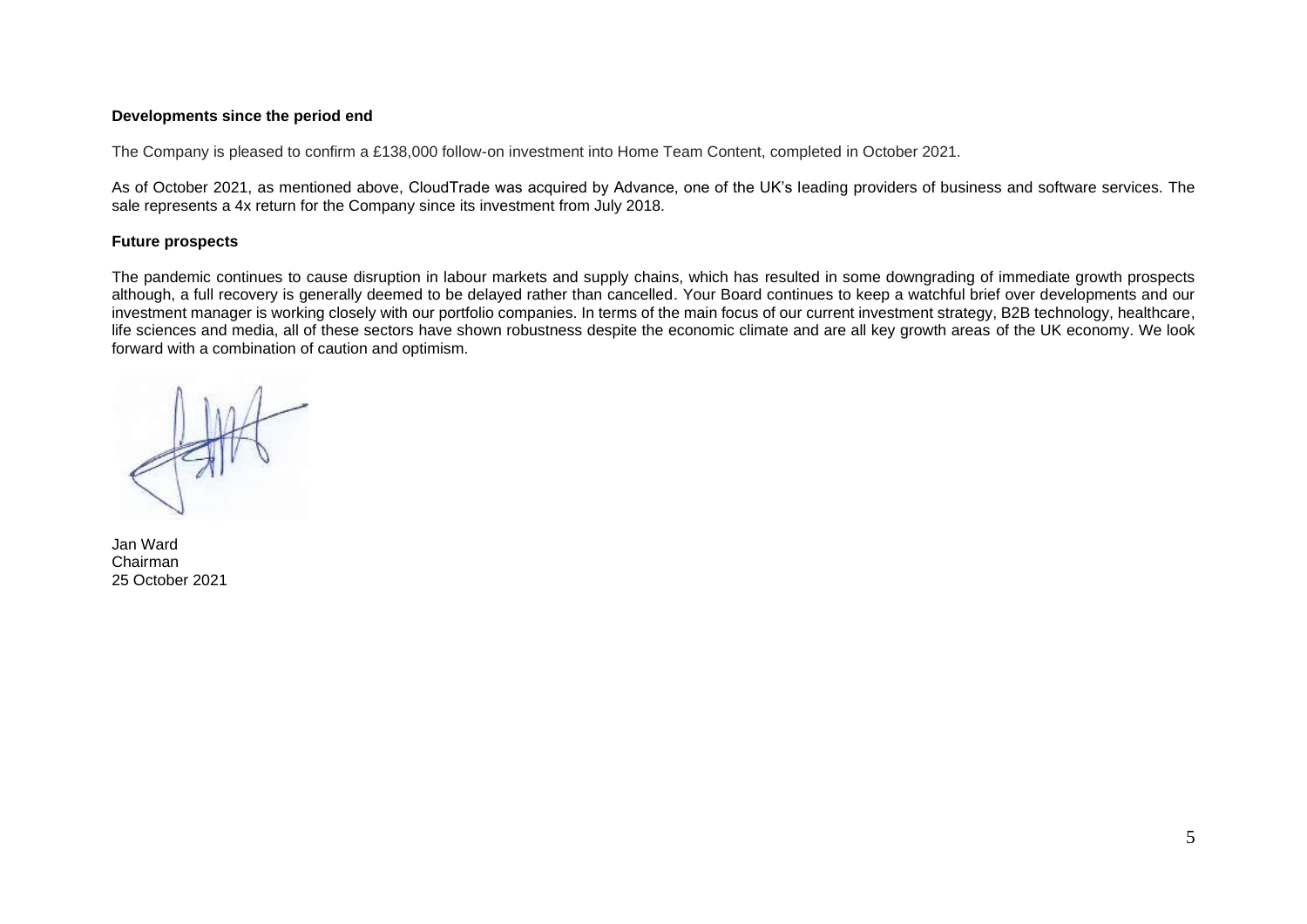# **INTERIM MANAGEMENT REPORT**

#### **Venture Capital Investments**

#### **Portfolio developments**

Calculus Capital Limited manages the Company's portfolio of venture capital investments. In general, Calculus Capital prefers investments to be of a sufficient size to enable them to play an influential role in helping the investee companies develop. Investments by the Company are primarily in equity, but may also be by way of loan stock and/or preference shares which provide income to assist in paying dividends and provide a measure of risk mitigation.

As at 31 August 2021, the portfolio had 36 Qualifying Investments. An update on some of the portfolio's top investments has been provided below.

#### **Arecor Therapeutics plc (Follow on Investment)**

Arecor develops leading biopharmaceutical products through its patented Arestat formulation platform. Arecor has developed its own portfolio of superior therapeutics, primarily focused on enabling improved treatments for diabetes via the innovative reformulation of already approved proteins and peptides. Arecor has had very strong Phase I results in trials of its leading products firstly ultra-rapid acting insulin and, more recently, concentrated rapid acting insulin. In addition, Arecor is making good progress with its technology partners, including Hikma Pharmaceuticals and Inhibrx. In June 2021, Arecor was admitted to AIM, having raised £20 million on IPO.

#### **Maven Screen Media Limited**

Maven Screen Media was co-founded by experienced producers Celine Rattray and Trudie Styler. Maven has progressed well over 2021, wrapping the production of Infinite Storm, a film starring Naomi Watts, in March. In April, Sony Pictures Worldwide acquired the global rights to A Mouthful of Air, starring Amanda Seyfried. The film will be released in US cinemas in late October. In addition, Silent Night, a film starring Keira Knightley, premiered at Toronto Film Festival in September, and will be released in UK cinemas in early December and has been acquired for cinematic release and television by AMC Networks in the USA.

#### **Home Team Content Limited (Home Team)**

Home Team Content was co-founded by experienced producers, Dominic Buchanan and Bennett McGhee, both of whom have established reputations in the industry. Utilising the experience and reputations of both Dominic and Bennett, Home Team is identifying and developing under-represented creatives and new voices through interactive, as well as traditional, film and television platforms. The company has an exciting development slate of projects, which continues to progress well.

#### **C4X Discovery plc**

C4X Discovery plc (C4XD) is a drug discovery and development company that uses cutting-edge software technology to design and develop drug candidates. Its first licensee, Indivior, is progressing Phase I trials of its non-opioid anti-addiction candidate, with the first part, the single escalating dose, successfully completed in April 2021. C4XD signed its second licence with Sanofi, worth up to €414m in milestones, in respect of an oral IL-17 candidate for the treatment of inflammatory diseases.

#### **Cloud Trade Technologies Limited (CloudTrade)**

CloudTrade's software automates invoice handling for large enterprises, saving time, improving accuracy and reducing costs. CloudTrade's software is primarily used to automate the accounts payable process, but the technology is applicable to any computer-generated document. The company responded well to the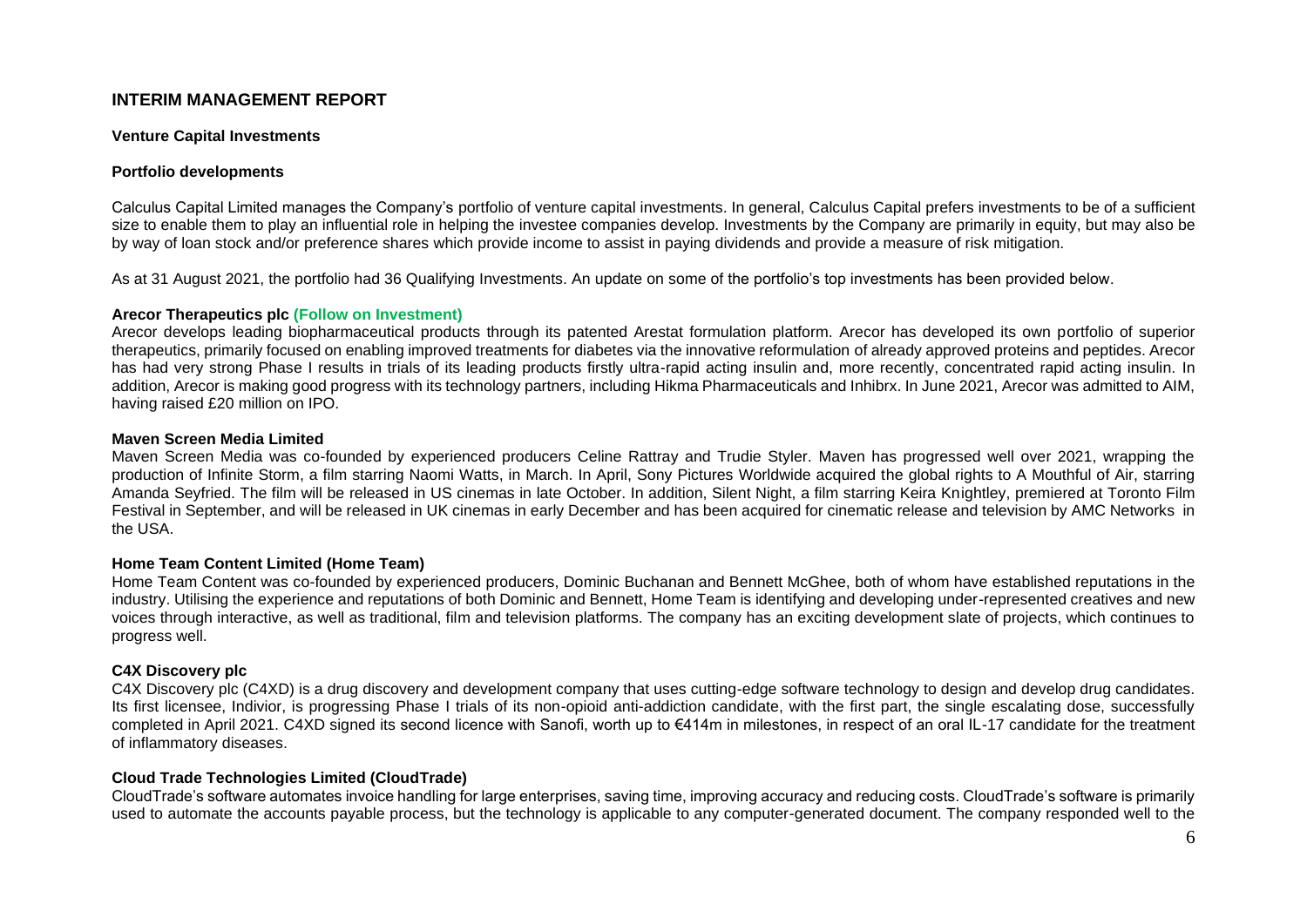COVID-19 pandemic, moving staff to full remote working and ensuring the technology platform continued to support the growing number of corporate customers. In the year to 31 March 2021 total revenue grew by 26%, with the most valuable, recurring transaction processing revenue growing by 34%. The Company sold its holding in CloudTrade after the period end.

#### **eConsult Health Limited**

eConsult works as a digital gateway to a GP practice, allowing clinicians to determine the right care pathway for patients, benefiting the GP practices by releasing capacity and reducing costs. eConsult is driven by a proprietary, clinician led bank of 10,000+ questions. In May 2021 eConsult acquired Q Doctor, a leading provider of video, telephone and SMS capabilities to GP surgeries. Together the combined businesses are live in over 3,300 NHS GP practices, providing coverage to nearly 30 million patients.

#### **Censo Biotechnologies Limited (trading as Axol) (New Investment)**

Axol Bioscience Ltd supplies high quality human cells, especially live human neurons, created by stem cell technology, to many of the world's biggest pharma companies and research institutions for disease modelling and drug development. In March 2021 Axol acquired Censo Biotechnologies, a specialist Contract Research Organisation with exceptional skill in complex cell biology, by way of a reverse takeover. Axol has experienced material growth between 2017 and 2020 and the acquisition of Censo significantly grows its scientific team and breadth of expertise and enables execution of its ambitious global expansion plans.

#### **Oxford BioTherapeutics Limited**

Oxford BioTherapeutics (OBT) is a clinical stage oncology company committed to the discovery and development of novel therapies for various cancer types. In January 2021, OBT established a new research collaboration with global cell therapy leader, Kite Pharma, a Gilead company. Furthermore, in September 2021, OBT received a milestone payment from Boehringer Ingelheim (BI) for the progression of a second drug candidate into Phase I clinical trials. The candidate will be administered to patients with advanced solid tumours.

#### **Wazoku Limited**

Wazoku's mission is to enable companies to embed innovation as a core, strategic, everyday capability. In 2021, Wazoku acquired the key assets of Innocentive, a strong player in crowd-sourced problem solving, including the Innocentive brand name and a crowd of 400,000 subject matter experts or solvers, which complement Wazoku's idea management platform. Wazoku is a leader in a fast growing market and has an impressive list of customers, including Waitrose, HSBC, MoD, AstraZeneca, Aviva, Diageo, GlaxoSmithKline and NASA.

#### **Thanksbox Limited (Mo)**

Thanksbox Ltd trading as "Mo" provides a software platform which helps organisations improve their culture, connect their people, and improve employee engagement. Mo's core product, 'Moments', captures moments of appreciation, recognition, inspiration and success, and helps build connections between colleagues. The platform provides the means to distribute monetary and nonmonetary rewards, nominate employees for awards and collect ideas to improve the company. The product is used in more than 45 countries by well-known organisations such as the NHS, SHL and William Hill.

#### **New Investments**

#### **Invizius Limited**

Invizius spun out of the University of Edinburgh in mid-2018 and is an innovative biotechnology company that is developing potentially lifesaving products that help reduce complications and high death rates amongst patients on dialysis, as well as other extra corporeal treatments. In March 2021, the Calculus VCT invested £375k, as part of a £5.4m fundraise, alongside existing investors Mercia, Downing Ventures, Solvay Ventures, as well as new investor, the experienced life science entrepreneur, Dr Jonathan Milner (co-founder of Abcam).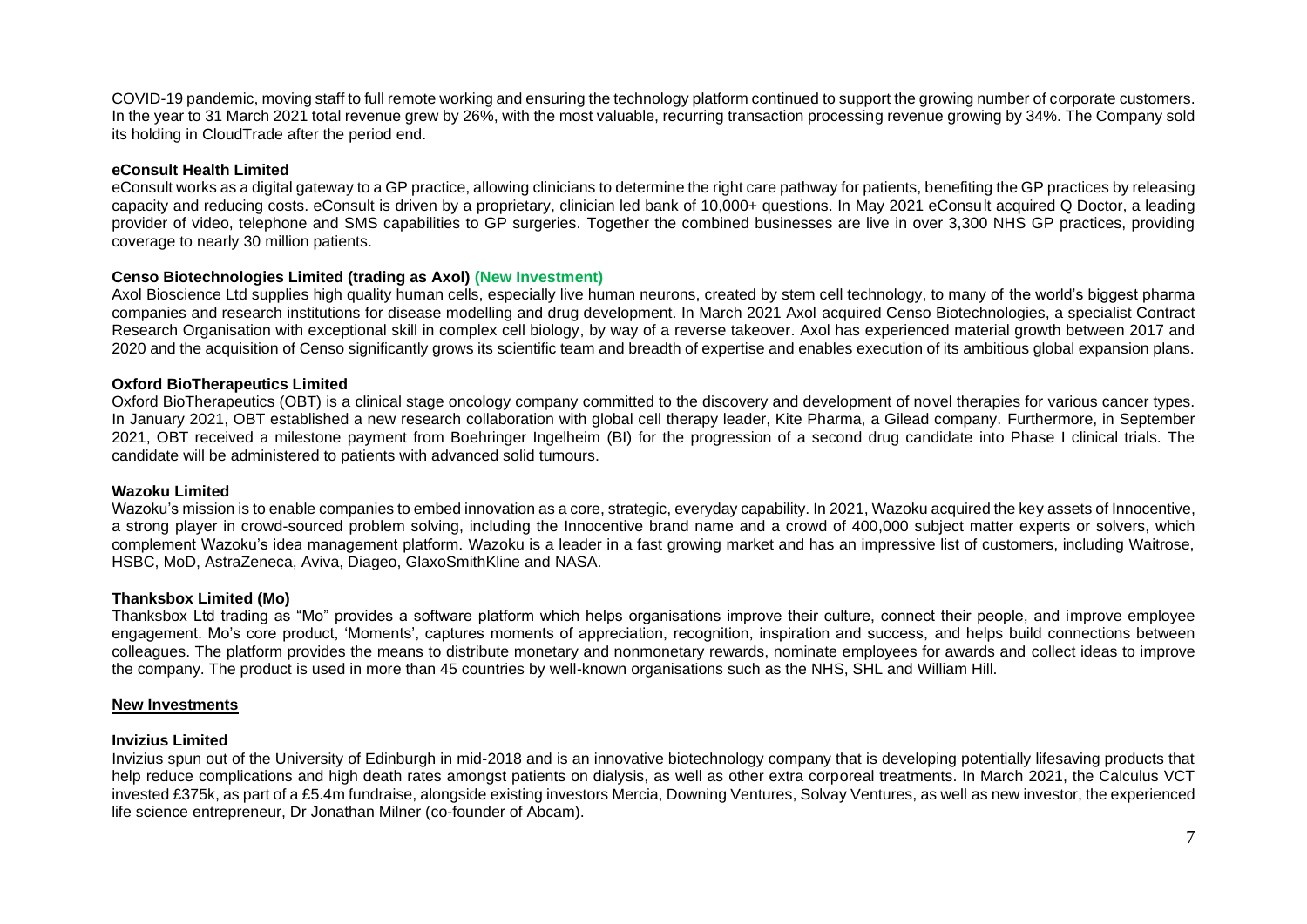#### **Censo Biotechnologies Limited (trading as Axol)**

As mentioned above.

#### **Spectral MD Holdings Limited**

Spectral MD provides predictive analytics, proprietary AI algorithms and imaging systems to assist with medical diagnosis and treatment. Spectral MD's technology, including its DeepView wound imaging system, aims to improve the accuracy and speed at which non-healing tissue is identified. The company's products are used in the treatment of burn and diabetic wounds. The Calculus VCT invested in the company's initial public offering in June 2021.

#### **Brouhaha Entertainment Limited**

Brouhaha Entertainment was founded by Oscar nominated producer, Gabrielle Tana, Independent film industry pioneer, Troy Lum, and producer, Andrew Mason. The founders have successfully produced 27 films and 9 television projects to date, featuring top talent from around the globe. In July 2021, the Calculus VCT invested £500k, of a £750k fundraise, which will be used to expand the team and fund development of the company's exciting slate, across both film and television. Since investment, the company has made strong progress with several projects entering production.

#### **Developments since the period end**

As mentioned above, the Company invested an additional £138,000 follow-on investment into Home Team Content, completed October 2021.

John Glean

Calculus Capital Limited 25 October 2021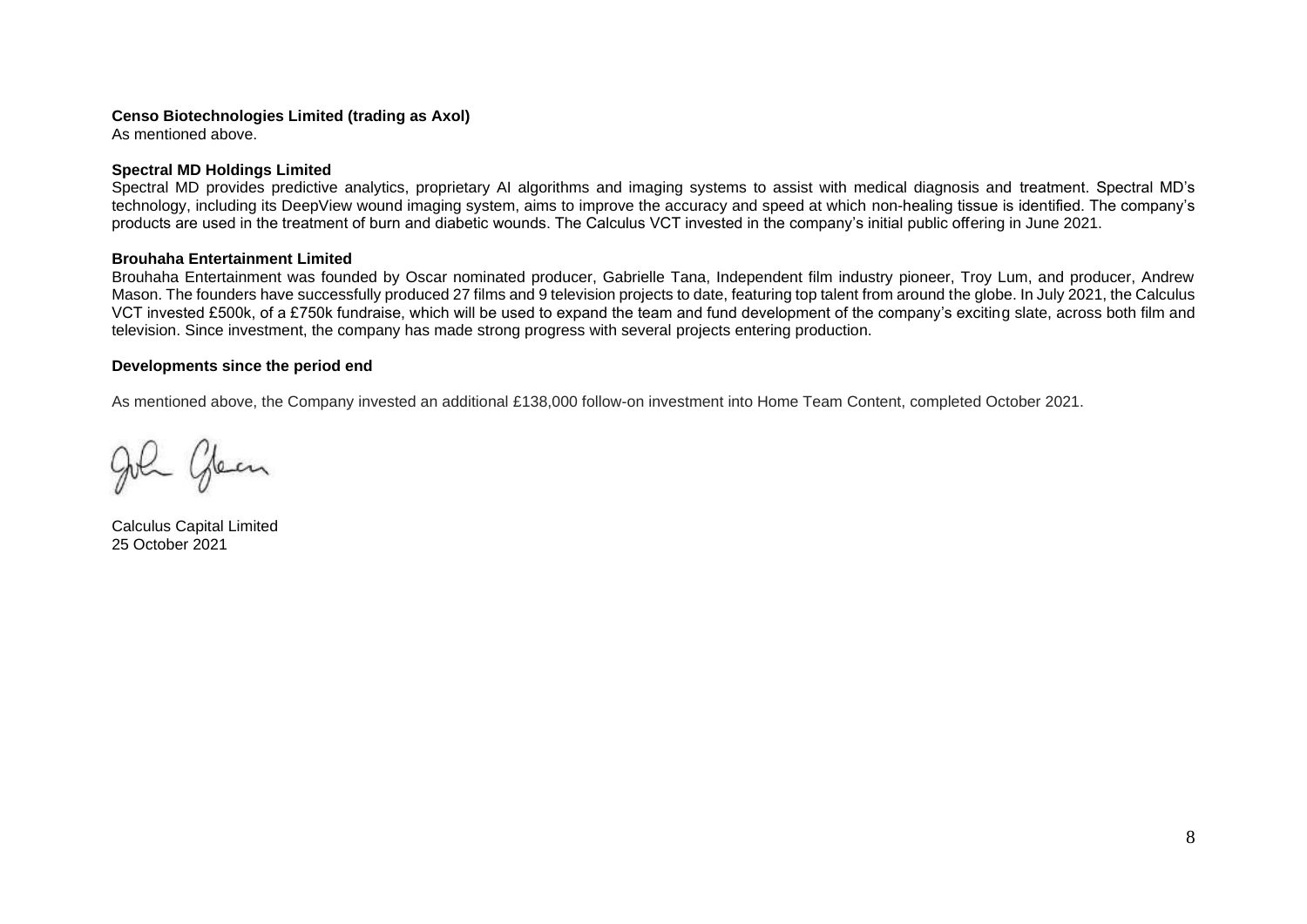# **INVESTMENT PORTFOLIO AS AT 31 AUGUST 2021 - TOTAL FUND**

### **% of Net Assets**

# **Asset class - % of Portfolio**

|                                            | <b>Book</b><br>Cost | <b>Market</b><br><b>Valuation</b><br>as at 31<br><b>August 21</b> | <b>Multiple</b><br>against<br>book cost<br>as | <b>Multiple</b><br>against<br>book cost<br><b>as</b> | <b>Market</b><br><b>Value</b><br><b>Movement</b><br>since 28 | %<br>οf<br><b>Portfolio</b> |
|--------------------------------------------|---------------------|-------------------------------------------------------------------|-----------------------------------------------|------------------------------------------------------|--------------------------------------------------------------|-----------------------------|
|                                            |                     |                                                                   | 31 August<br>21                               | 28 February<br>21                                    | February<br>21                                               |                             |
| Company                                    | £'000               | £'000                                                             |                                               |                                                      | %                                                            |                             |
| <b>Qualifying Investments</b>              |                     |                                                                   |                                               |                                                      |                                                              |                             |
| AnTech Limited                             | 120                 | 142                                                               | 1.2                                           | 1.2                                                  | $\blacksquare$                                               | 0.7                         |
| Arcis Biotechnology Holdings Limited       | 662                 | 220                                                               | 0.3                                           | 0.6                                                  | (40)                                                         | 1.0                         |
| Arecor plc                                 | 833                 | 1,015                                                             | 1.2                                           | 1.1                                                  | 16                                                           | 4.7                         |
| Blu Wireless Technology Limited            | 450                 | 585                                                               | 1.3                                           | 1.7                                                  | (21)                                                         | 2.7                         |
| Brouhaha Entertainment Limited             | 501                 | 501                                                               | 1.0                                           | N/A                                                  | <b>New</b>                                                   | 2.3                         |
| C4X Discovery Holdings plc                 | 598                 | 839                                                               | 1.4                                           | 1.7                                                  | (17)                                                         | 3.8                         |
| Censo Biotechnologies Limited              | 651                 | 651                                                               | 1.0                                           | N/A                                                  | <b>New</b>                                                   | 3.0                         |
| Cloud Trade Technologies Limited           | 200                 | 812                                                               | 4.1                                           | 1.4                                                  | 186                                                          | 3.7                         |
| Duvas Technologies Limited                 | 208                 | 45                                                                | 0.2                                           | 0.2                                                  | ä,                                                           | 0.2                         |
| eConsult Health Limited                    | 750                 | 788                                                               | 1.1                                           | 1.0                                                  | 5                                                            | 3.6                         |
| <b>Essentia Analytics Limited</b>          | 200                 | 342                                                               | 1.7                                           | 1.3                                                  | 34                                                           | 1.6                         |
| Every1Mobile Limited                       | 400                 |                                                                   | $\overline{\phantom{0}}$                      | 0.5                                                  | (100)                                                        | $\overline{\phantom{a}}$    |
| Evoterra Limited                           | 1,215               | 509                                                               | 0.4                                           | 0.4                                                  | 18                                                           | 2.3                         |
| <b>Fiscaltec Group Limited</b>             | 500                 | 572                                                               | 1.1                                           | 1.1                                                  | 8                                                            | 2.6                         |
| Home Team Content Limited                  | 648                 | 856                                                               | 1.3                                           | 1.0                                                  | 32                                                           | 3.9                         |
| Harland & Wolff plc (formerly Infrastrata) | $\overline{c}$      | $\blacksquare$                                                    | $\overline{a}$                                | 0.5                                                  | (100)                                                        | $\blacksquare$              |
| <b>Invizius Limited</b>                    | 375                 | 375                                                               | 1.0                                           | N/A                                                  | <b>New</b>                                                   | 1.7                         |
| <b>IPV Limited</b>                         | 340                 | 353                                                               | 1.0                                           | 1.0                                                  | $\mathbf{1}$                                                 | 1.6                         |
| Maven Screen Media Limited                 | 798                 | 878                                                               | 1.1                                           | 1.0                                                  | 5                                                            | 4.0                         |
| Maze Theory Limited                        | 380                 | 380                                                               | 1.0                                           | 1.0                                                  | $\overline{a}$                                               | 1.7                         |
| <b>MIP Diagnostics Limited</b>             | 500                 | 541                                                               | 1.1                                           | 1.1                                                  | L,                                                           | 2.5                         |
| Money Dashboard Limited                    | 277                 | 55                                                                | 0.2                                           | 0.4                                                  | (50)                                                         | 0.3                         |
| Open Energy Market Limited                 | 200                 | 200                                                               | 1.0                                           | 0.9                                                  | 9                                                            | 0.9                         |
| <b>Oxford Bio Therapeutics Limited</b>     | 350                 | 645                                                               | 1.8                                           | 1.8                                                  | $\overline{a}$                                               | 3.0                         |
| Park Street Shipping Limited               | 150                 | 218                                                               | 1.5                                           | 1.1                                                  | 37                                                           | 1.0                         |
| Quai Administration Services Limited       | 370                 | 301                                                               | 0.8                                           | 0.8                                                  | $\overline{a}$                                               | 1.4                         |
| Raindog Films Limited                      | 396                 | 436                                                               | 1.1                                           | 1.1                                                  | $\overline{a}$                                               | 2.0                         |
| Rota Geek Limited                          | 530                 | 609                                                               | 1.1                                           | 1.1                                                  | 3                                                            | 2.8                         |
| Scancell Holdings plc                      | 378                 | 590                                                               | 1.6                                           | 1.6                                                  | $\overline{a}$                                               | 2.7                         |
| Spectral MD Holdings Limited               | 500                 | 382                                                               | 0.8                                           | N/A                                                  | <b>New</b>                                                   | 1.8                         |
| <b>Thanksbox Limited</b>                   | 620                 | 620                                                               | 1.0                                           | 1.0                                                  | $\overline{a}$                                               | 2.9                         |
| <b>Tollan Energy Limited</b>               | 13                  | 14                                                                | 1.1                                           | 1.0                                                  | 8                                                            | 0.1                         |
| Wazoku Limited                             | 420                 | 635                                                               | 1.5                                           | 1.4                                                  | $\overline{7}$                                               | 2.9                         |
| Weeding Technologies Limited               | 217                 | 166                                                               | 0.8                                           | 0.6                                                  | 33                                                           | 0.8                         |
|                                            |                     |                                                                   |                                               |                                                      |                                                              |                             |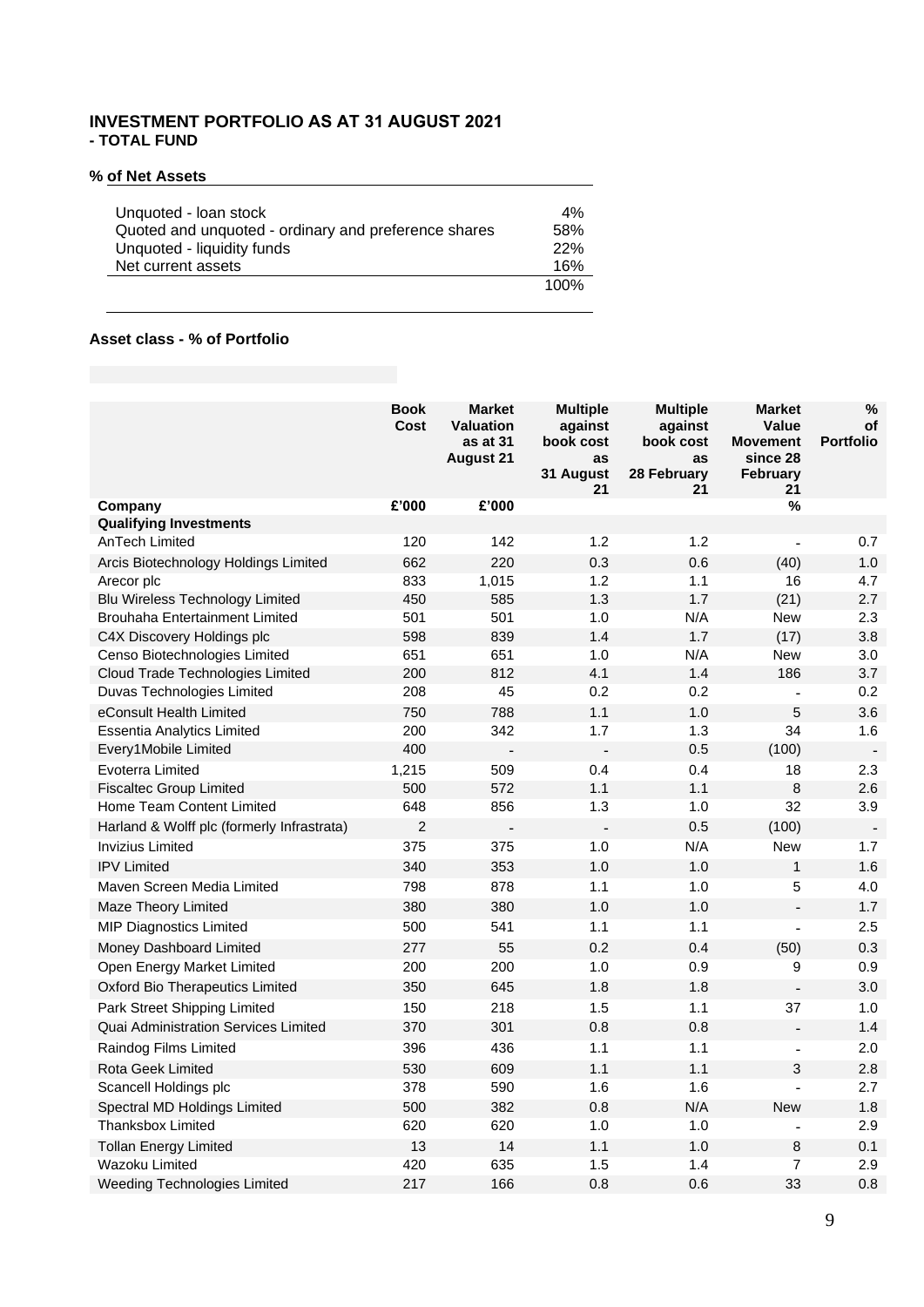| <b>WheelRight Limited</b>                | 500    | 509    | 1.0 | 1.0 | $\overline{2}$ | 2.3   |
|------------------------------------------|--------|--------|-----|-----|----------------|-------|
| Wonderhood Limited                       | 275    | 323    | 1.2 | 1.1 | 5              | 1.5   |
| <b>Total Qualifying Investments</b>      | 15,527 | 16,107 |     |     |                | 74.0  |
|                                          |        |        |     |     |                |       |
| <b>Other non-Qualifying Investments</b>  |        |        |     |     |                |       |
| Aberdeen Sterling Liquidity Fund         | 1,882  | 1,882  | 1.0 | 1.0 |                | 8.6   |
| <b>Fidelity Sterling Liquidity Fund</b>  | 1,883  | 1,905  | 1.0 | 1.0 |                | 8.8   |
| Goldman Sachs Sterling Liquidity Fund    | 1,880  | 1.880  | 1.0 | 1.0 | ٠              | 8.6   |
| <b>Total Other non-Qualifying</b>        |        |        |     |     |                |       |
| <b>Investments</b>                       | 5,645  | 5,667  |     |     |                | 26.0  |
| <b>Total Investments</b>                 | 21,172 | 21,774 |     |     |                | 100.0 |
| <b>Net Current Assets less Creditors</b> |        |        |     |     |                |       |
| due after one year                       |        | 4,125  |     |     |                |       |
| <b>Net Non-Current Assets less</b>       |        |        |     |     |                |       |
| Creditors due after one year             |        | (47)   |     |     |                |       |
| <b>Net Assets</b>                        |        | 25.852 |     |     |                |       |

\*Where additions have been made to existing holdings in the period, the movement includes the additional cost as if the additional investment had been held at the year end.

# **PRINCIPAL RISKS**

The principal risks facing the Company remain the same as those detailed on page 28 of the Annual Report and Accounts for the year ended 28 February 2021.

Brexit is still causing uncertainty however it remains our view that our portfolio companies are not experiencing material difficulties as a result of the political situation.

The risks which arise from COVID-19 are the impact of the investee companies' ability to fulfil orders and or/ effect installations, supply chain disruption and the detrimental impact of the general economic downturn on the availability of capital and, consequently, the valuations likely to be achieved in funding rounds. These risks are mitigated through the Company's significant cash assets and in its substantial investments in the life sciences sector, which are benefiting in the current climate from creating products to aid the fight against COVID-19.

The main risks faced by the Company include, but are not limited to, loss of approval as a venture capital trust and other regulatory breaches, risks of making and realising qualifying investments, liquidity/marketability risk, changes in legislation/taxation, engagement of third party advisers, market price risk and credit risk.

#### **GOING CONCERN**

After making enquiries, and having reviewed the portfolio, balance sheet and projected income and expenditure for the next twelve months, the Directors have a reasonable expectation that the Company has adequate resources to continue in operation for the foreseeable future. The Directors have therefore adopted the going concern basis in preparing these condensed financial statements.

# **DIRECTORS' RESPONSIBILITY STATEMENT**

The Directors confirm that to the best of their knowledge the half-yearly financial report, which has been prepared in accordance with the UK Listing Authority Disclosure and Transparency Rules ("DTR") and in accordance with the Financial Reporting Council's Financial Reporting Standard 104: 'Interim Financial Reporting' gives a true and fair view of the assets, liabilities, financial position and the net return of the Company as at 31 August 2021.

The Directors confirm that the Chairman's Update, the Investment Management report, the disclosures above and notes 10 and 11, include a fair review of the information required by DTR 4.2.7R, being an indication of important events that have occurred during the first six months of the financial year and their impact on the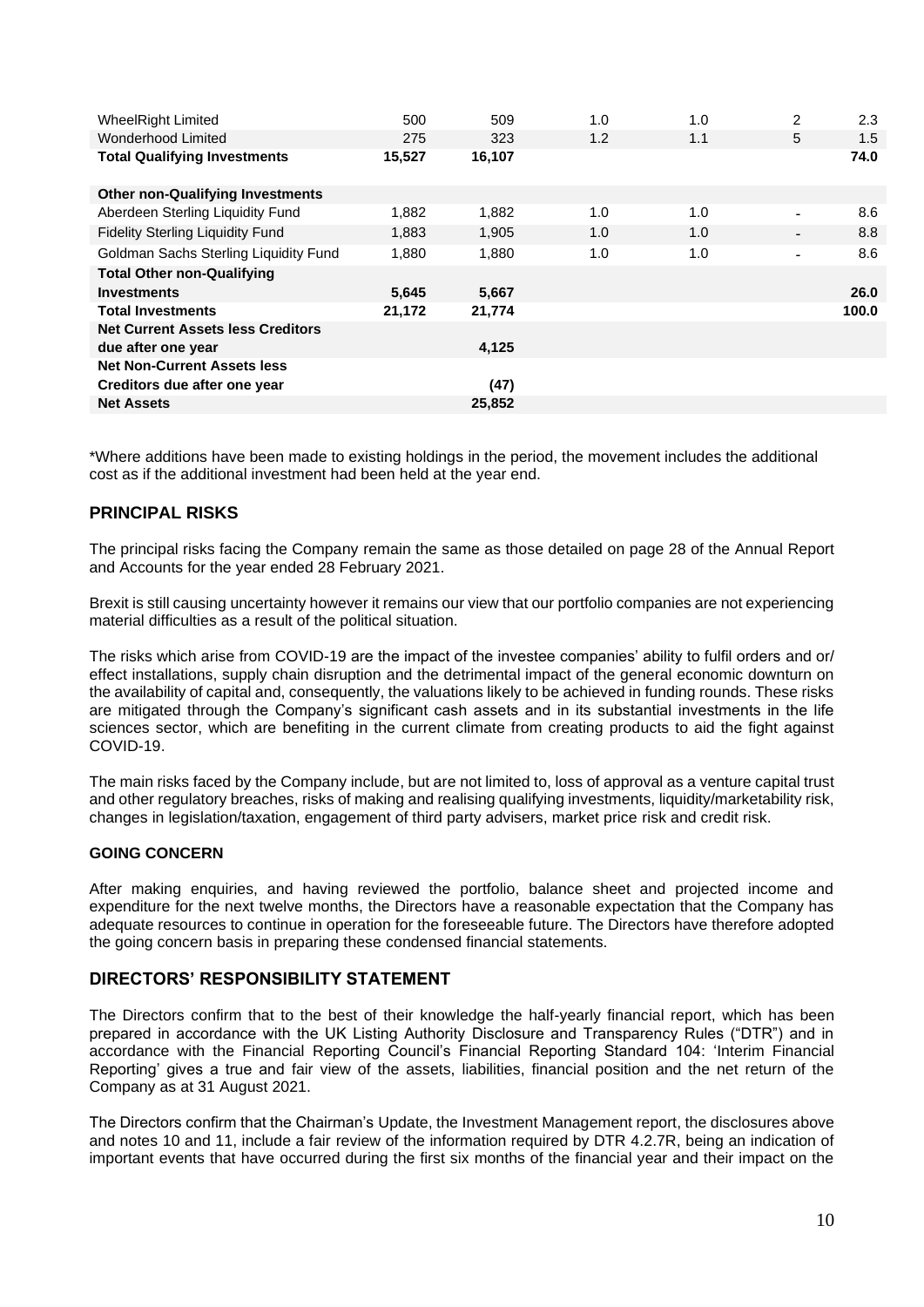condensed set of financial statements and a description of the principal risks and uncertainties for the remaining six months of the financial year, and DTR 4.2.8R.

The Directors of Calculus VCT plc are: Jan Ward Janine Nicholls Claire Olsen John Glencross

By order of the Board

Jan Ward Chairman, 25 October 2021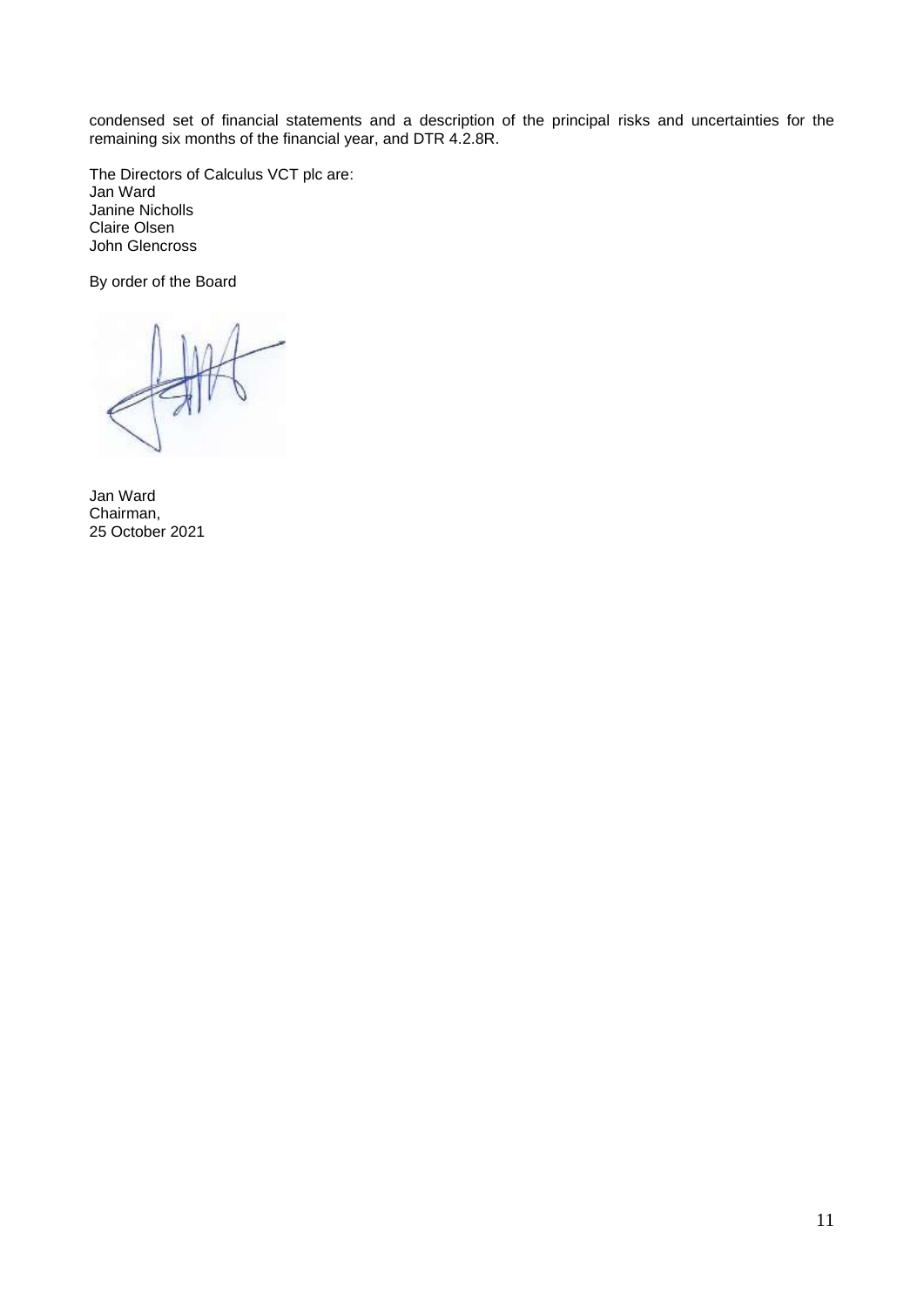# **CONDENSED INCOME STATEMENT FOR THE PERIOD FROM 1 MARCH 2021 TO 31 AUGUST 2021 (UNAUDITED)**

|                                                                |                | <b>6 Months Ended</b><br>31 August 2021 |                 |                 | 6 Months Ended<br>31 August 2020 |                 |                 | 12 Months Ended<br>28 February 2021* |                 |                |
|----------------------------------------------------------------|----------------|-----------------------------------------|-----------------|-----------------|----------------------------------|-----------------|-----------------|--------------------------------------|-----------------|----------------|
|                                                                |                | Revenue                                 | <b>Capital</b>  | <b>Total</b>    | Revenue                          | Capital         | Total           | Revenue                              | Capital         | Total          |
|                                                                | Note           | Return<br>£'000                         | Return<br>£'000 | Return<br>£'000 | Return<br>£'000                  | Return<br>£'000 | Return<br>£'000 | Return<br>£'000                      | Return<br>£'000 | Total<br>£'000 |
| Investment holding gains/(losses)                              | 8              |                                         | 295             | 295             | ٠                                | (413)           | (413)           |                                      | 404             | 404            |
| Gain on disposal of investments                                | 8              | $\blacksquare$                          | 224             | 224             |                                  |                 |                 | ٠                                    | 316             | 316            |
| Realised foreign exchange loss on<br>disposal of investments   |                |                                         |                 |                 |                                  |                 |                 |                                      | (4)             | (4)            |
| Unrealised foreign exchange loss<br>on disposal of investments |                |                                         |                 |                 |                                  | (4)             | (4)             |                                      |                 |                |
| Income                                                         |                | 27                                      |                 | 27              | 81                               |                 | 81              | 151                                  |                 | 151            |
| Investment management fee                                      |                | (52)                                    | (155)           | (207)           | (39)                             | (118)           | (157)           | (80)                                 | (240)           | (320)          |
| Other operating expenses                                       |                | (136)                                   | $\blacksquare$  | (136)           | (126)                            |                 | (126)           | (267)                                |                 | (267)          |
| Profit/(loss) on ordinary activities<br>before taxation        |                | (161)                                   | 364             | 203             | (84)                             | (535)           | (619)           | (196)                                | 476             | 280            |
| Taxation on ordinary activities                                | 3              |                                         |                 |                 |                                  |                 |                 |                                      |                 |                |
| Profit/(loss) for the period                                   |                | (161)                                   | 364             | 203             | (84)                             | (535)           | (619)           | (196)                                | 476             | 280            |
| Basic and diluted deficit per new<br>Ordinary share            | $\overline{2}$ | (0.42)p                                 | 0.96p           | 0.54p           | (0.31)p                          | (1.98)p         | (2.29)p         | (0.68)p                              | 1.66p           | 0.98p          |

\*These figures are audited. The notes form an integral part of these Accounts.

The supplementary revenue return and capital return columns are both prepared in accordance with the Association of Investment Companies ("AIC") Statement of Recommended Practice ("SORP"). No operations were acquired or discontinued during the period. All items in the above statements derive from continuing operations. There were no recognised gains or losses other than those passing through the Income Statement. The notes form an integral part of these condensed financial statements.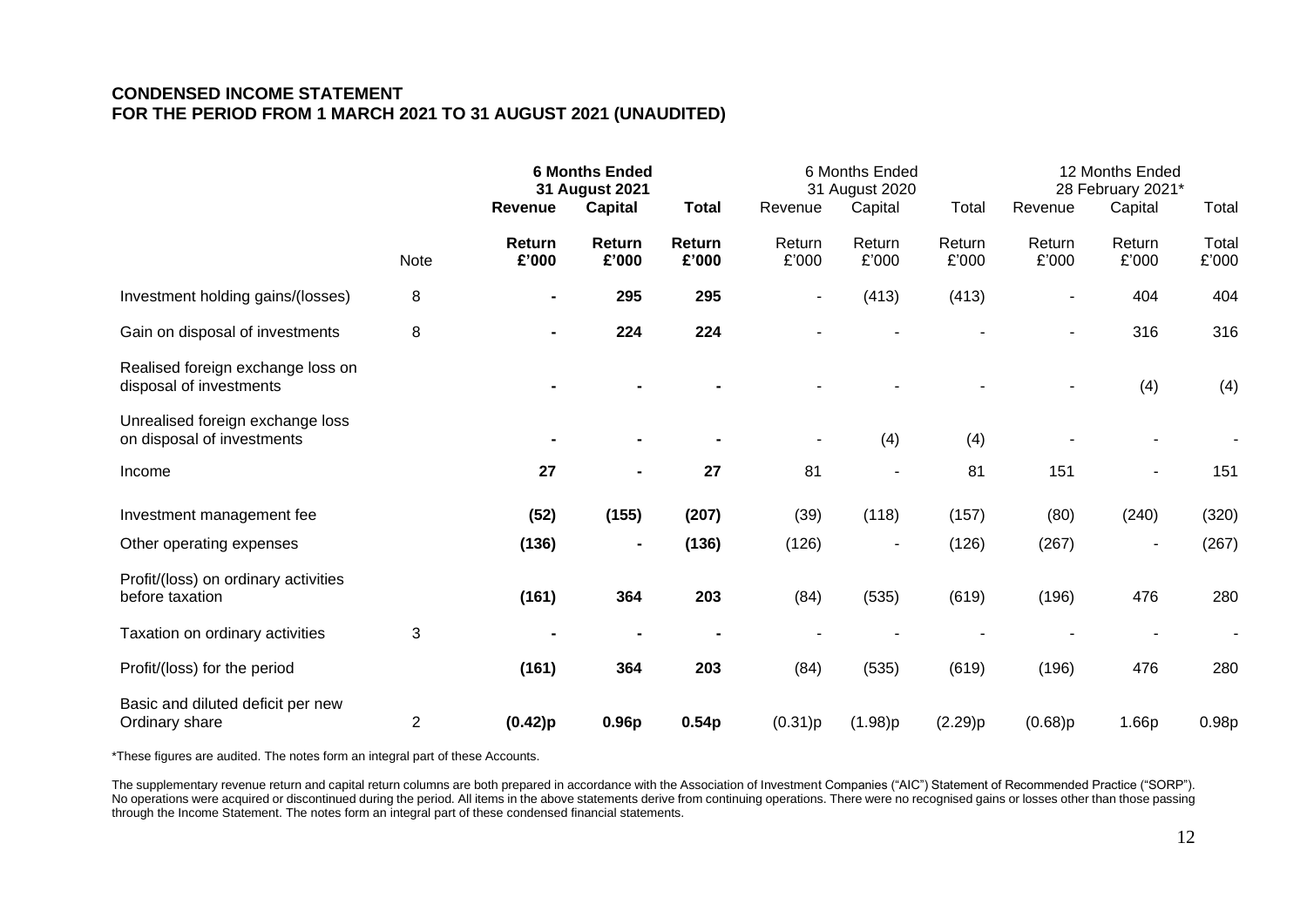# **CONDENSED STATEMENT OF CHANGES IN EQUITY FOR THE PERIOD FROM 1 MARCH 2021 TO 31 AUGUST 2021 (UNAUDITED)**

|                                                 | Non-distributable reserves |                |                |                   |                 |                   | <b>Distributable reserves</b> |         |
|-------------------------------------------------|----------------------------|----------------|----------------|-------------------|-----------------|-------------------|-------------------------------|---------|
|                                                 |                            | <b>Share</b>   |                | <b>Capital</b>    | <b>Capital</b>  | <b>Capital</b>    |                               |         |
|                                                 | <b>Share</b>               | <b>Premium</b> | <b>Special</b> | <b>Redemption</b> | Reserve         | <b>Reserve</b>    | Revenue                       |         |
|                                                 | Capital                    | <b>Account</b> | <b>Reserve</b> | <b>Reserve</b>    | <b>Realised</b> | <b>Unrealised</b> | <b>Reserve</b>                | Total   |
|                                                 | £'000                      | £'000          | £'000          | £'000             | £'000           | £'000             | £'000                         | £'000   |
| For the 6 months to 31 August 2021              |                            |                |                |                   |                 |                   |                               |         |
| 1 March 2021                                    | 314                        | 1,071          | 21,238         | 58                | (466)           | 307               | (1, 462)                      | 21,060  |
| Investment holding gains                        |                            |                |                |                   |                 | 295               |                               | 295     |
| Gain on disposal of investments                 |                            |                |                |                   | 224             |                   |                               | 224     |
| New share issue                                 | 90                         | 5,811          |                |                   |                 |                   |                               | 5,901   |
| <b>Expenses of share issue</b>                  |                            | (48)           |                |                   |                 |                   |                               | (48)    |
| Management fee allocated to capital             |                            |                |                |                   | (155)           |                   |                               | (155)   |
| Increase in accrual of IFA Commission           |                            | (50)           |                |                   |                 |                   |                               | (50)    |
| Revenue return after tax                        |                            |                |                |                   |                 |                   | (161)                         | (161)   |
| Dividends paid (note 9)                         |                            | ۰              | (1,214)        |                   |                 |                   |                               | (1,214) |
| 31 August 2021                                  | 404                        | 6,784          | 20,024         | 58                | (397)           | 602               | (1,623)                       | 25,852  |
| For the 6 months to 31 August 2020              |                            |                |                |                   |                 |                   |                               |         |
| 1 March 2020                                    | 249                        | 10,323         | 8,725          | 57                | (412)           | (223)             | (1,266)                       | 17,453  |
| Investment holding losses                       |                            |                |                |                   |                 | (413)             |                               | (413)   |
| Unrealised foreign exchange loss on disposal of |                            |                |                |                   |                 |                   |                               |         |
| investments                                     |                            |                |                |                   |                 | (4)               |                               | (4)     |
| New share issue                                 | 41                         | 2,640          |                |                   |                 |                   |                               | 2,681   |
| Expenses of share issue                         |                            | (51)           |                |                   |                 |                   |                               | (51)    |
| Share buybacks for cancellation                 | (1)                        |                | (14)           |                   |                 |                   |                               | (14)    |
| Management fee allocated to capital             |                            |                |                |                   | (118)           |                   |                               | (118)   |
| Decrease in accrual of IFA Commission           |                            | $\overline{4}$ |                |                   |                 |                   |                               |         |
| Revenue return after tax                        |                            |                |                |                   |                 |                   | (84)                          | (84)    |
| Dividends paid (note 9)                         |                            |                | (870)          |                   |                 |                   |                               | (870)   |
| 31 August 2020                                  | 289                        | 12,916         | 7,841          | 58                | (530)           | (640)             | (1, 350)                      | 18,584  |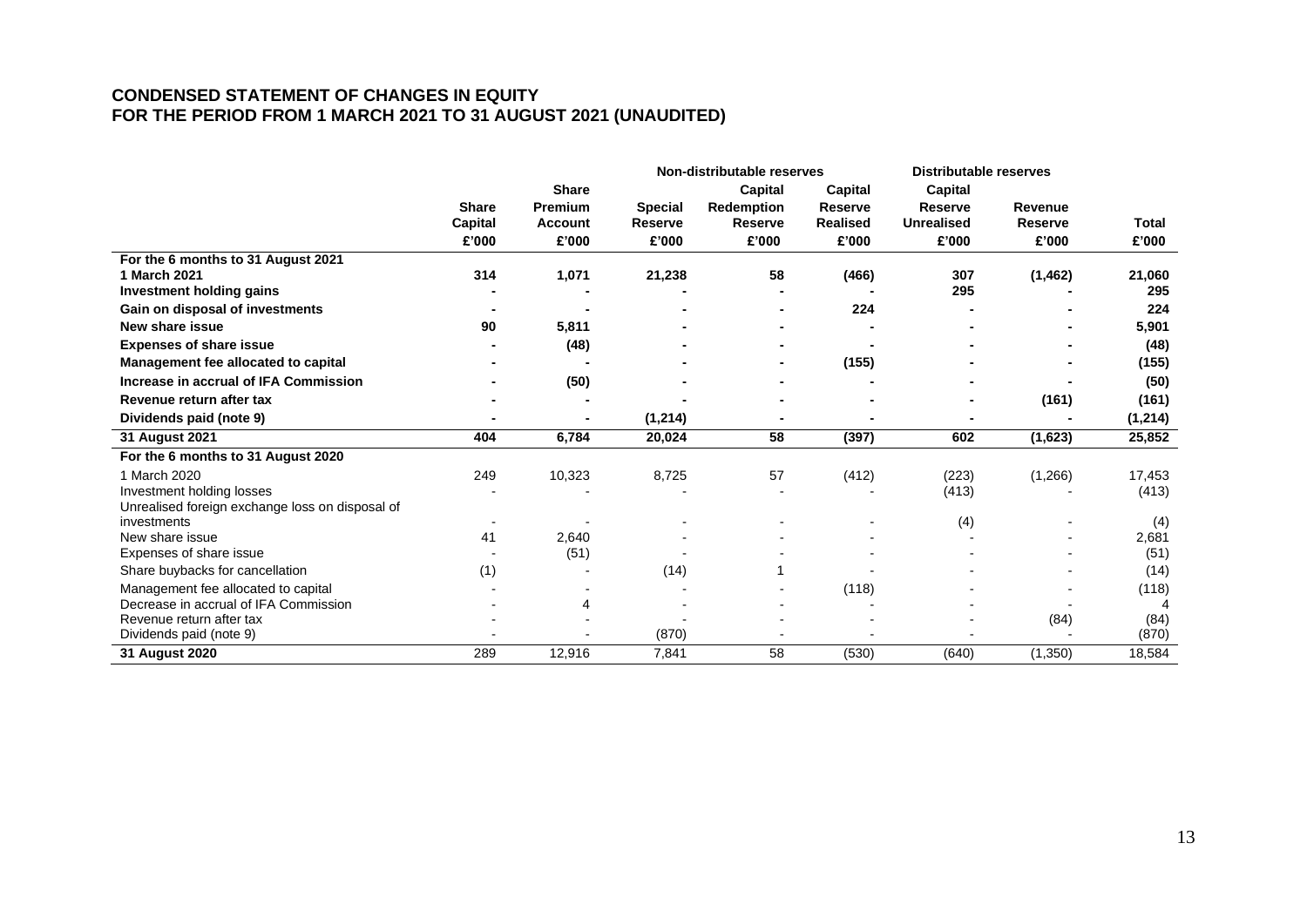# **CONDENSED STATEMENT OF CHANGES IN EQUITY**

| (CONTINUED)                                                    |                                  |                                                    | <b>Non-distributable reserves</b>         |                                                         | <b>Distributable reserves</b>                         |                                                         |                             |                |
|----------------------------------------------------------------|----------------------------------|----------------------------------------------------|-------------------------------------------|---------------------------------------------------------|-------------------------------------------------------|---------------------------------------------------------|-----------------------------|----------------|
|                                                                | <b>Share</b><br>Capital<br>£'000 | <b>Share</b><br><b>Premium</b><br>Account<br>£'000 | <b>Special</b><br><b>Reserve</b><br>£'000 | Capital<br><b>Redemption</b><br><b>Reserve</b><br>£'000 | Capital<br><b>Reserve</b><br><b>Realised</b><br>£'000 | Capital<br><b>Reserve</b><br><b>Unrealised</b><br>£'000 | Revenue<br>Reserve<br>£'000 | Total<br>£'000 |
| For the 12 months to 28 February 2021*                         |                                  |                                                    |                                           |                                                         |                                                       |                                                         |                             |                |
| 1 March 2020                                                   | 249                              | 10,323                                             | 8,725                                     | 57                                                      | (412)                                                 | (223)                                                   | (1,266)                     | 17,453         |
| Investment holding gains                                       |                                  |                                                    |                                           | $\blacksquare$                                          |                                                       | 404                                                     |                             | 404            |
| Gain on disposal of investments                                |                                  |                                                    |                                           |                                                         | 316                                                   |                                                         |                             | 316            |
| Realised foreign exchange loss on disposal of<br>investments   |                                  |                                                    |                                           |                                                         | (4)                                                   |                                                         |                             | (4)            |
| Unrealised foreign exchange loss on disposal of<br>investments |                                  |                                                    |                                           |                                                         | (4)                                                   | 4                                                       |                             |                |
| New share issue                                                | 66                               | 4,241                                              |                                           |                                                         |                                                       |                                                         | $\overline{\phantom{a}}$    | 4,307          |
| Expenses of share issue                                        |                                  | (71)                                               |                                           |                                                         |                                                       |                                                         |                             | (71)           |
| Share buybacks for cancellation                                | (1)                              |                                                    | (45)                                      |                                                         |                                                       |                                                         |                             | (45)           |
| Management fee allocated to capital                            |                                  |                                                    |                                           |                                                         | (240)                                                 |                                                         |                             | (240)          |
| Decrease in accrual of IFA commission                          |                                  | 6                                                  |                                           |                                                         |                                                       |                                                         |                             | 6              |
| Revenue return after tax                                       |                                  |                                                    |                                           |                                                         |                                                       |                                                         | (196)                       | (196)          |
| Dividends paid                                                 |                                  |                                                    | (870)                                     |                                                         |                                                       |                                                         |                             | (870)          |
| Transfer of previously unrealised losses to realised           |                                  | (13, 428)                                          | 13,428                                    |                                                         |                                                       |                                                         |                             |                |
| Realised of prior year investment holding gain                 |                                  |                                                    |                                           |                                                         | (122)                                                 | 122                                                     |                             |                |
| 28 February 2021                                               | 314                              | 1,071                                              | 21,238                                    | 58                                                      | (466)                                                 | 307                                                     | (1, 462)                    | 21,060         |

\* These figures are audited. The notes form an integral part of these Accounts.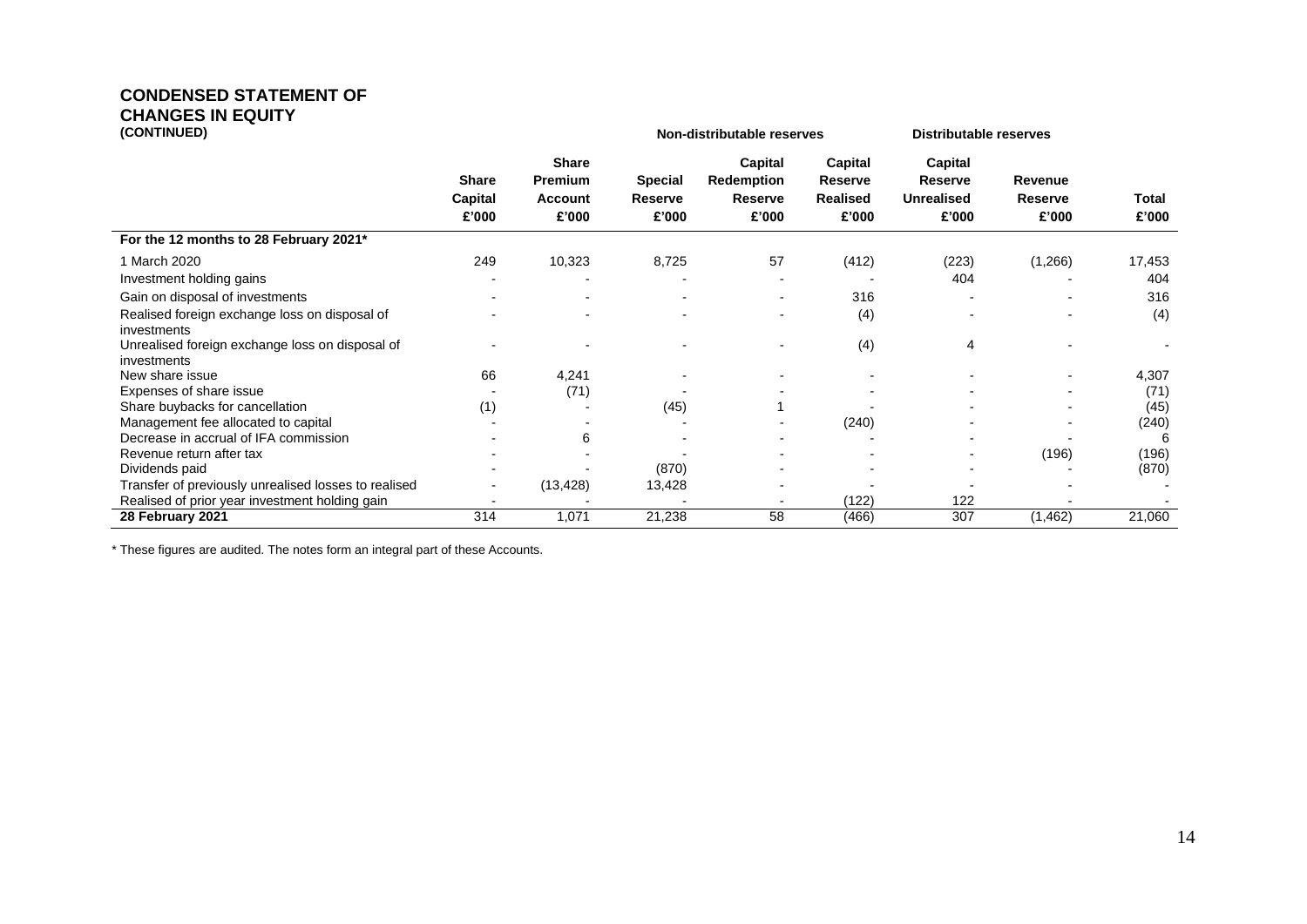# **CONDENSED BALANCE SHEET AS AT 31 AUGUST 2021 (UNAUDITED)**

|                                                                                                                                                                                                                                                       | <b>Note</b> | 31 August 2021<br>£'000                                           | 31 August 2020<br>£'000                                             | 28 February 2021*<br>£'000                                        |
|-------------------------------------------------------------------------------------------------------------------------------------------------------------------------------------------------------------------------------------------------------|-------------|-------------------------------------------------------------------|---------------------------------------------------------------------|-------------------------------------------------------------------|
| <b>Fixed assets</b><br>Investments<br>Debtors                                                                                                                                                                                                         | 8           | 21,774<br>62<br>21,836                                            | 15,929<br>84<br>16,013                                              | 19,632<br>19,632                                                  |
| <b>Current assets</b><br><b>Debtors</b><br>Cash at bank and on deposit                                                                                                                                                                                |             | 79<br>4,243<br>4,322                                              | 117<br>2,681<br>2,798                                               | 119<br>1,562<br>1,681                                             |
| Creditors: amounts falling due within one year<br>Creditors                                                                                                                                                                                           |             | (197)                                                             | (147)                                                               | (182)                                                             |
| <b>Net current assets</b>                                                                                                                                                                                                                             |             | 4,125                                                             | 2,651                                                               | 1,499                                                             |
| <b>Total assets less current liabilities</b>                                                                                                                                                                                                          |             | 25,961                                                            | 18,664                                                              | 21,131                                                            |
| Creditors: amounts falling due after more than one year<br>IFA trail commission                                                                                                                                                                       |             | (109)                                                             | (80)                                                                | (71)                                                              |
| <b>Total net assets</b>                                                                                                                                                                                                                               |             | 25,852                                                            | 18,584                                                              | 21,060                                                            |
| <b>Capital and reserves</b><br>Called-up share capital<br>Share premium account<br>Special reserve<br>Capital redemption reserve<br>Capital reserve - realised<br>Capital reserve - unrealised<br>Revenue reserve<br><b>Total shareholders' funds</b> | 6           | 404<br>6,784<br>20,024<br>58<br>(397)<br>602<br>(1,623)<br>25,852 | 289<br>12,916<br>7,841<br>58<br>(530)<br>(640)<br>(1,350)<br>18,584 | 314<br>1,071<br>21,238<br>58<br>(466)<br>307<br>(1,462)<br>21,060 |
| Net asset value per new Ordinary share - basic                                                                                                                                                                                                        | 4           | 64.01p                                                            | 64.27p                                                              | 67.08p                                                            |

\* These figures are audited. The notes form an integral part of these condensed financial statements.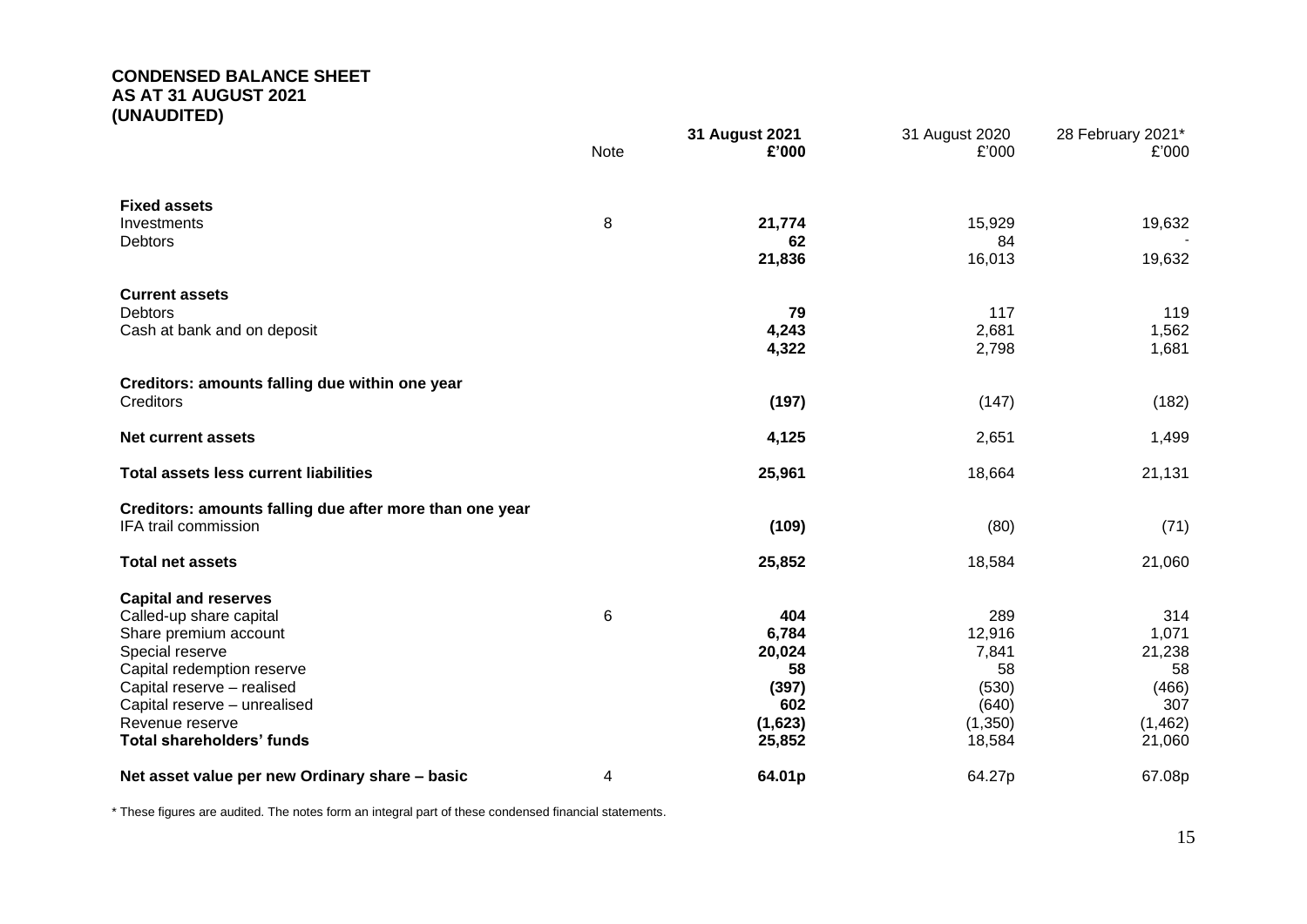# **CONDENSED STATEMENT OF CASH FLOW FOR TO THE PERIOD FROM 1 MARCH 2020 TO 31 AUGUST 2021 (UNAUDITED)**

|                                                  |             | <b>6 Months</b> | 6 Months  | 12 Months   |
|--------------------------------------------------|-------------|-----------------|-----------|-------------|
|                                                  |             | <b>Ended</b>    | Ended     | Ended       |
|                                                  |             | 31 August       | 31 August | 28 February |
|                                                  |             | 2021            | 2020      | 2021*       |
|                                                  | <b>Note</b> | £'000           | £'000     | £'000       |
| Cash flow from operating activities              |             |                 |           |             |
| Investment income received                       |             | 65              | 107       | 180         |
| Deposit interest received                        |             |                 | 2         | 3           |
| Investment management fees paid                  |             | (174)           | (146)     | (308)       |
| Other cash payments                              |             | (143)           | (142)     | (262)       |
| Net cash flow from operating activities          | 5           | (252)           | (179)     | (387)       |
| Cash flow from investing activities              |             |                 |           |             |
| Purchase of investments                          |             | (2, 277)        | (2, 128)  | (5,016)     |
| Sale of investments                              |             | 592             | 95        | 497         |
| Net cash flow from investing activities          |             | (1,685)         | (2,033)   | (4, 519)    |
| <b>Cash flow from financing activities</b>       |             |                 |           |             |
| Shares issued                                    |             | 5,779           | 2,648     | 4,272       |
| Expenses of share issues                         |             | (48)            | (51)      | (70)        |
| IFA trail commission                             |             | (21)            | (9)       | (9)         |
| Share buybacks for cancellation                  |             |                 | (14)      | (45)        |
| Equity dividend paid                             | 9           | (1,092)         | (837)     | (836)       |
| Net cash flow from financing activities          |             | 4,618           | 1,737     | 3,312       |
| Increase/(decrease) in cash and cash equivalents |             | 2,681           | (475)     | (1, 594)    |
| Opening cash and cash equivalents                |             | 1,562           | 3,156     | 3,156       |
| Net cash increase/(decrease)                     |             | 2,681           | (475)     | (1, 594)    |
| <b>Closing cash and cash equivalents</b>         |             | 4,243           | 2,681     | 1,562       |

\* These figures are audited. The notes form an integral part of these Accounts.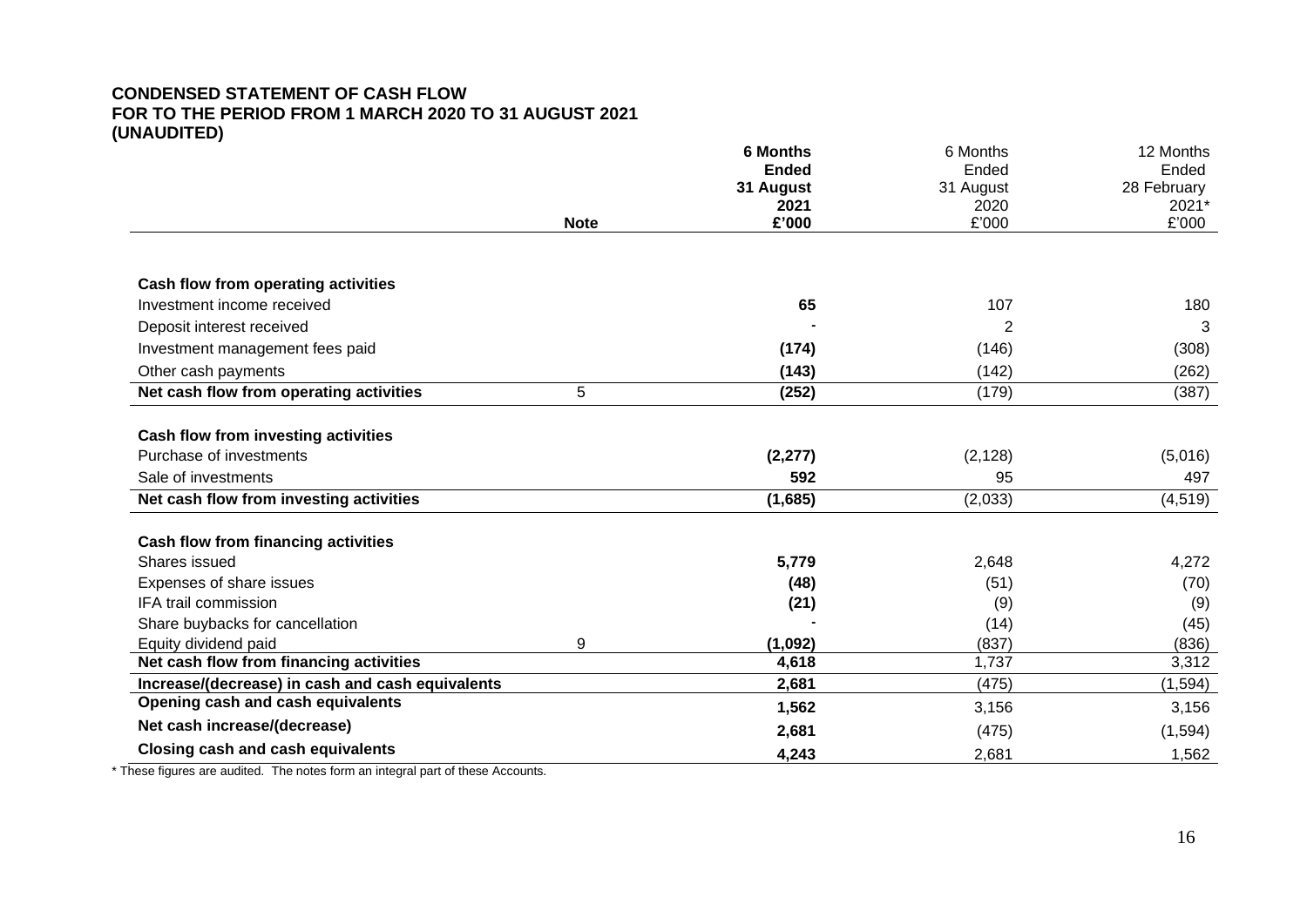# **CONDENSED NOTES TO THE ACCOUNTS**

### **1. Nature of Financial Information**

The unaudited half-yearly financial information does not constitute statutory financial statements as defined in Section 434 of the Companies Act 2006 and has not been reviewed nor audited by the auditors. This information has been prepared on the basis of the accounting policies used in the statutory financial statements of the Company for the year ended 28 February 2021, and in accordance with FRS 104. The statutory financial statements for the year ended 28 February 2021, which contained an unqualified auditors' report, have been lodged with the Registrar of Companies, did not include a reference to any matters to which the auditor drew attention by way of emphasis without qualifying the report and did not contain statements under Section 498(2) or (3) of the Companies Act 2006.

#### **2. Return per Share**

|                              | <b>6 Months Ended</b><br>31 August 2021 |         | 6 Months Ended<br>31 August 2020 |         |         | 12 Months Ended<br>28 February 2021 |         |         |       |
|------------------------------|-----------------------------------------|---------|----------------------------------|---------|---------|-------------------------------------|---------|---------|-------|
|                              | Revenue                                 | Capital | Total                            | Revenue | Capital | Total                               | Revenue | Capital | Total |
|                              | pence                                   | pence   | pence                            | pence   | pence   | pence                               | pence   | pence   | pence |
| Return per<br>Ordinary share | (0.42)                                  | 0.96    | 0.54                             | (0.31)  | (1.98)  | (2.29)                              | (0.68)  | 1.66    | 0.98  |

#### **New Ordinary shares**

Revenue return per Ordinary share is based on the net revenue loss on ordinary activities after taxation of £160,560 (31 August 2020: loss £83,922, 28 February 2021: loss £195,904) and on 37,915,783 (31 August 2020: 27,077,156, 28 February 2021: 28,735,205) Ordinary shares, being the weighted average number of Ordinary shares in issue during the period.

Capital return per Ordinary share is based on the net capital gain for the period of £363,553 (31 August 2020: loss £535,498, 28 February 2021: gain £475,951) and on 37,915,783 (31 August 2020: 27,077,156, 28 February 2021: 28,735,205) Ordinary shares, being the weighted average number of Ordinary shares in issue during the period.

Total return per Ordinary share is based on the net gain on ordinary activities for the period of £202,993 (31 August 2020: loss £619,420, 28 February 2021: gain £280,047) and on 37,915,783 (31 August 2020: 27,077,156, 28 February 2021: 28,735,205) Ordinary shares, being the weighted average number of Ordinary shares in issue during the period.

# **3. Taxation on Ordinary Activities**

The estimated effective tax rate at the period end is 0 per cent. This remains unchanged from the prior year end.

# **4. Net Asset Value per Share**

|                                        | 31 August    | 31 August | 28 February |
|----------------------------------------|--------------|-----------|-------------|
|                                        | 2021         | 2020      | 2021        |
|                                        | <b>Pence</b> | Pence     | Pence       |
| Net asset value per new Ordinary share | 64.01        | 64.27     | 67.08       |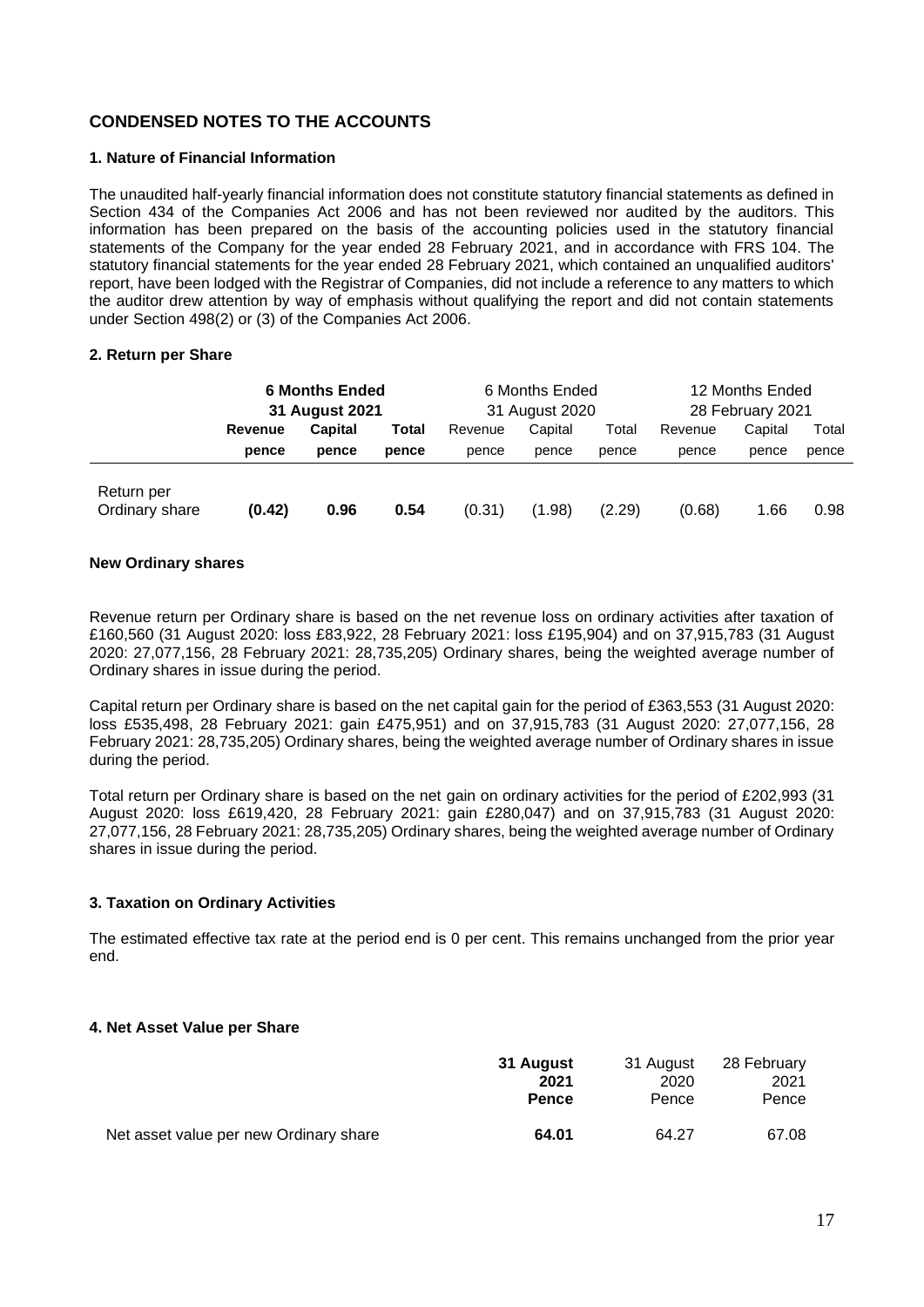The basic net asset value per new Ordinary share is based on net assets (including current period revenue) of £25,852,000 (31 August 2020: £18,584,000, 28 February 2021: £21,060,000) and on 40,386,757 (31 August 2020: 28,914,724, 28 February 2021: 31,393,092) Ordinary shares, being the number of new Ordinary shares in issue at the period end.

# **5. Reconciliation of Net Profit before Tax to Cash Flow from Operating Activities**

|                                               | 31 August | 31 August | 28 February |
|-----------------------------------------------|-----------|-----------|-------------|
|                                               | 2021      | 2020      | 2021        |
|                                               | £'000     | £'000     | £'000       |
| <b>Ordinary Share Fund</b>                    |           |           |             |
| Gain/(loss) on ordinary activities before tax | 203       | (619)     | 280         |
| (Gain)/loss on investments                    | (519)     | 417       | (716)       |
| Decrease in debtors                           | 40        | 34        | 32          |
| Increase/(decrease) in creditors              | 24        | (11)      | 17          |
| Cash flow from operating activities           | (252)     | (179)     | (387)       |

# **6. Called up share capital**

|                            |               | 31 August |
|----------------------------|---------------|-----------|
|                            |               | 2021      |
|                            | <b>Number</b> | £'000     |
| Ordinary shares of 1p each | 40,386,757    | 404       |

In April 2021 the Company issued 7,103,371 Ordinary shares for a total consideration of £4,617,191. In June 2021, 1,699,322 Ordinary shares were issued for total consideration of £1,162,366. In July 2021, 190,972 Ordinary shares were issued under the Dividend Re-Investment Scheme.

Following the issues and cancellation noted above there were 40,386,757 Ordinary shares in issue as at 31 August 2021.

# **7. Contingent assets and contingent liabilities**

There were no contingent assets or contingent liabilities in existence at 31 August 2021 (31 August 2020: £nil, 28 February 2021: £nil).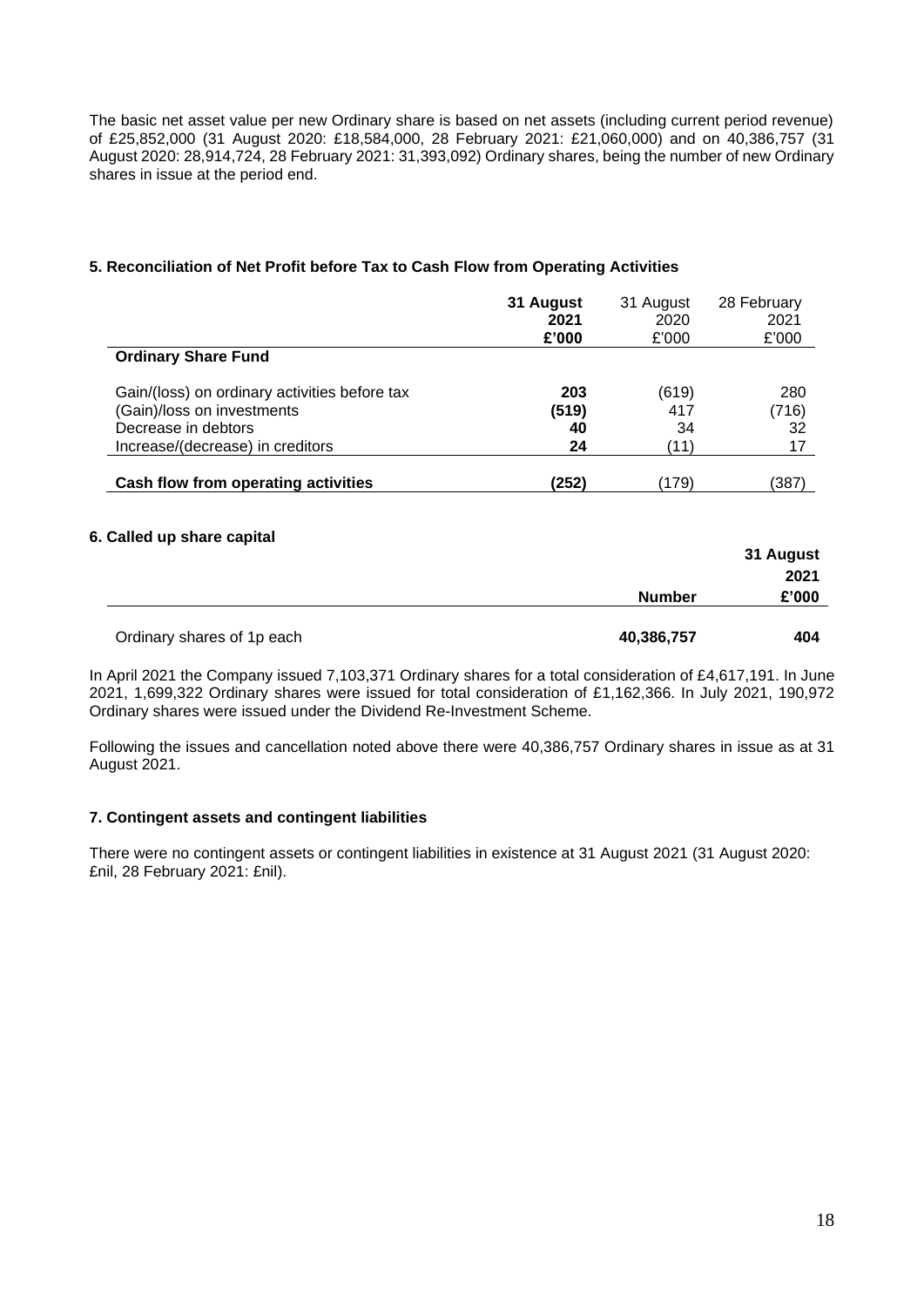#### **8. Fair Value Hierarchy**

Investments held at fair value through profit or loss are valued in accordance with IPEV guidelines.

The valuation method used will be the most appropriate valuation methodology for an investment within its market, with regard to the financial health of the investment and the IPEV guidelines. As required by the Standard, an analysis of financial assets and liabilities, which identifies the risk of the Company's holding of such items is provided. The Standard requires an analysis of investments carried at fair value based on the reliability and significance of the information used to measure their fair value.

In order to provide further information on the valuation techniques used to measure assets carried at fair value, we have categorised the measurement basis into a "fair value hierarchy" as follows:

#### - Quoted market prices in active markets - "Level 1"

Inputs to Level 1 fair values are quoted prices for identical asset in an active market. Quoted in an active market in this context means quoted prices are readily and regularly available and those prices represent actual and regularly occurring market transactions on an arm's length basis. The quoted price is usually the current bid price. The Company's investments in AIM quoted equities and money market funds are classified within this category.

- Valued using models with significant observable market inputs - "Level 2"

Inputs to Level 2 fair values are inputs other than quoted prices included within Level 1 that are observable for the asset, either directly or indirectly.

- Valued using models with significant unobservable market inputs - "Level 3"

Inputs to Level 3 fair values are unobservable inputs for the asset. Unobservable inputs may have been used to measure fair value to the extent that observable inputs are not available, thereby allowing for situations in which there is little, if any, market activity for the asset at the measurement date (or market information for the inputs to any valuation models). As such, unobservable inputs reflect the assumptions the Company considers that market participants would use in pricing the asset. The Company's unquoted equities and loan stock are classified within this category. Unquoted investments are valued in accordance with the IPEVCA guidelines.

|                                                                                  | Level 1<br>£'000 | Level 2<br>£'000 | Level 3<br>£'000 | Total<br>£'000 |
|----------------------------------------------------------------------------------|------------------|------------------|------------------|----------------|
| <b>Ordinary Share Fund</b>                                                       |                  |                  |                  |                |
| Opening book cost<br>Opening unrealised                                          | 6,703            |                  | 12,622           | 19,325         |
| appreciation/(depreciation)                                                      | 722              |                  | (415)            | 307            |
| Opening valuation                                                                | 7,425            |                  | 12,207           | 19,632         |
| Movements in the period:                                                         |                  |                  |                  |                |
| Purchase at cost                                                                 | 700              |                  | 1,577            | 2,277          |
| Sales – proceeds                                                                 | (195)            |                  | (459)            | (654)          |
| Sales – realised gains/(losses) on sales<br>Prior year unrealised gains/(losses) | 28               |                  | 17               | 45             |
| realised during the period                                                       | (63)             |                  | 242              | 179            |
| Transfer from Level 3 to Level 1                                                 | 783              |                  | (783)            |                |
| Unrealised investment gains/(losses)                                             | (185)            |                  | 480              | 295            |
| Closing valuation                                                                | 8,493            |                  | 13,281           | 21,774         |
| Closing book cost                                                                | 7,956            |                  | 13,216           | 21,172         |
| Closing unrealised appreciation                                                  | 537              |                  | 65               | 602            |
| Closing valuation                                                                | 8,493            |                  | 13,281           | 21,774         |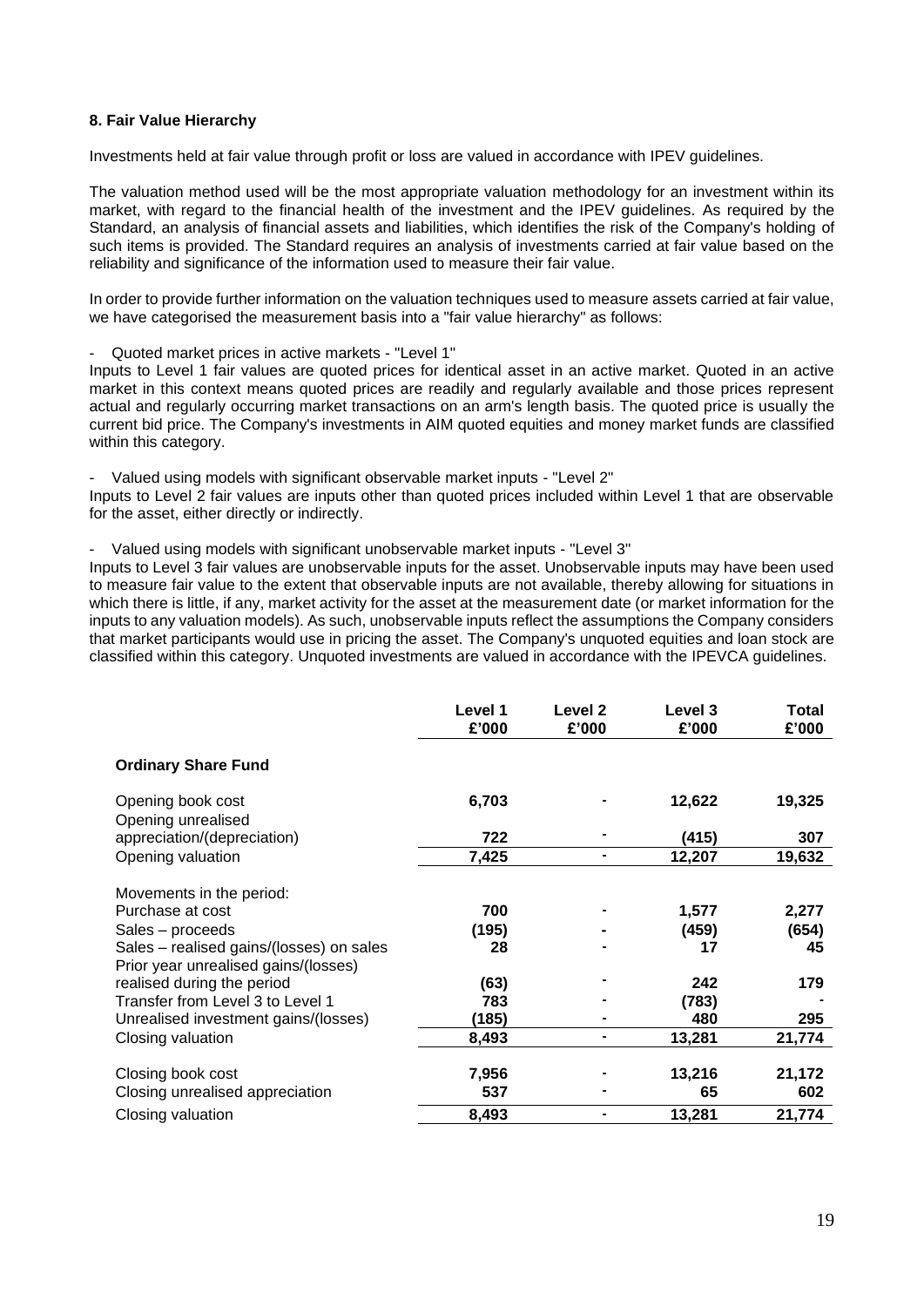During the period there were 2 transfers from Level 3 to Level 1. Both Cornerstone and Arecor listed on AIM, with values of £150,000 and £633,000 respectfully. Cornerstone was subsequently sold in full after listing.

### **9. Dividends**

For the year to 28 February 2021, the Ordinary Share Fund declared a final dividend of 3.02p per share on 40,195,785 eligible shares amounting to £1,214,000. The dividend was paid on 30 July 2021.

Of the total number of eligible shares due this dividend, 36,147,704 were paid in cash, totalling £1,092,000. The remaining shares elected to participate in the Dividend Re-Investment Scheme. As a result, a further 190,972 ordinary shares were issued at a value of £122,000.

#### **10. Transactions with Related Parties**

John Glencross, a Director of the Company, is considered to be a related party due to his position as Chief Executive and a director of Calculus Capital Limited, the Company's Investment Manager.

Calculus Capital Limited receives an investment manager's fee from the Company. For the 6 months to 31 August 2021, Calculus Capital Limited earned £206,697 (31 August 2020: £157,400; 28 February 2021: £319,639). Calculus Capital Limited also earned a company secretarial fee of £9,000 (31 August 2020: £9,000; 28 February 2021: £18,000).

At 31 August 2021, £118,304 was due to Calculus Capital Limited (31 August 2020: £84,915; 28 February 2021: £85,658) in relation to unpaid investment manager's and company secretarial fees.

Calculus Capital Limited has taken on the expenses cap from 15 December 2015. For the 6 months to 31 August 2020, Calculus Capital Limited contributed £nil (31 August 2020: £nil; 28 February 2021: £nil).

#### **11. Transactions with Investment Managers**

John Glencross, a Director of the Company, is Chief Executive and a director of Calculus Capital Limited, the Company's Manager. He does not receive any remuneration from the Company. He is a director of Maven Screen Media Limited and Home Team Content Limited.

Calculus Capital receives fees from certain portfolio companies. The aggregate amounts received by Calculus Capital Limited for any monitoring, provision of a director and arrangement fees, as appropriate, from the investee companies in relation to the Company's investment was as follows:

|                                        | 6 Months Ended<br>August 31 2021 | 6 Months Ended 31<br>August 2020 | 12 Months Ended 28<br>February 2021 |
|----------------------------------------|----------------------------------|----------------------------------|-------------------------------------|
| Antech Limited                         | £9,000                           | £8,900                           | £17,800                             |
| Arcis Biotechnology Holdings Limited   | £2,500                           | £2,450                           | £13,210                             |
| Arecor Limited                         | £6,350                           | £7,500                           | £28,930                             |
| <b>Blu Wireless Technology Limited</b> | £16,000                          | £27,230                          | £42,730                             |
| Brouhaha Entertainment Limited         | £45,080                          | ۰                                |                                     |
| Censo Biotechnologies Ltd              | £69,900                          | ۰.                               |                                     |
| Cloud Trade Technologies Limited       | £22,400                          | ۰                                | £43,200                             |
| Duvas Technologies Limited             | £5,050                           | £8,400                           | £13,400                             |
| eConsult Health Limited                | £2,900                           | ۰                                | £34,000                             |
| Essentia Analytics Limited             | £21,600                          | £43,300                          | £64,100                             |
| Every1Mobile Limited                   | £14,990                          | £16,600                          | £32,370                             |
| Evoterra Limited                       | £20,150                          | £16,590                          | £36,830                             |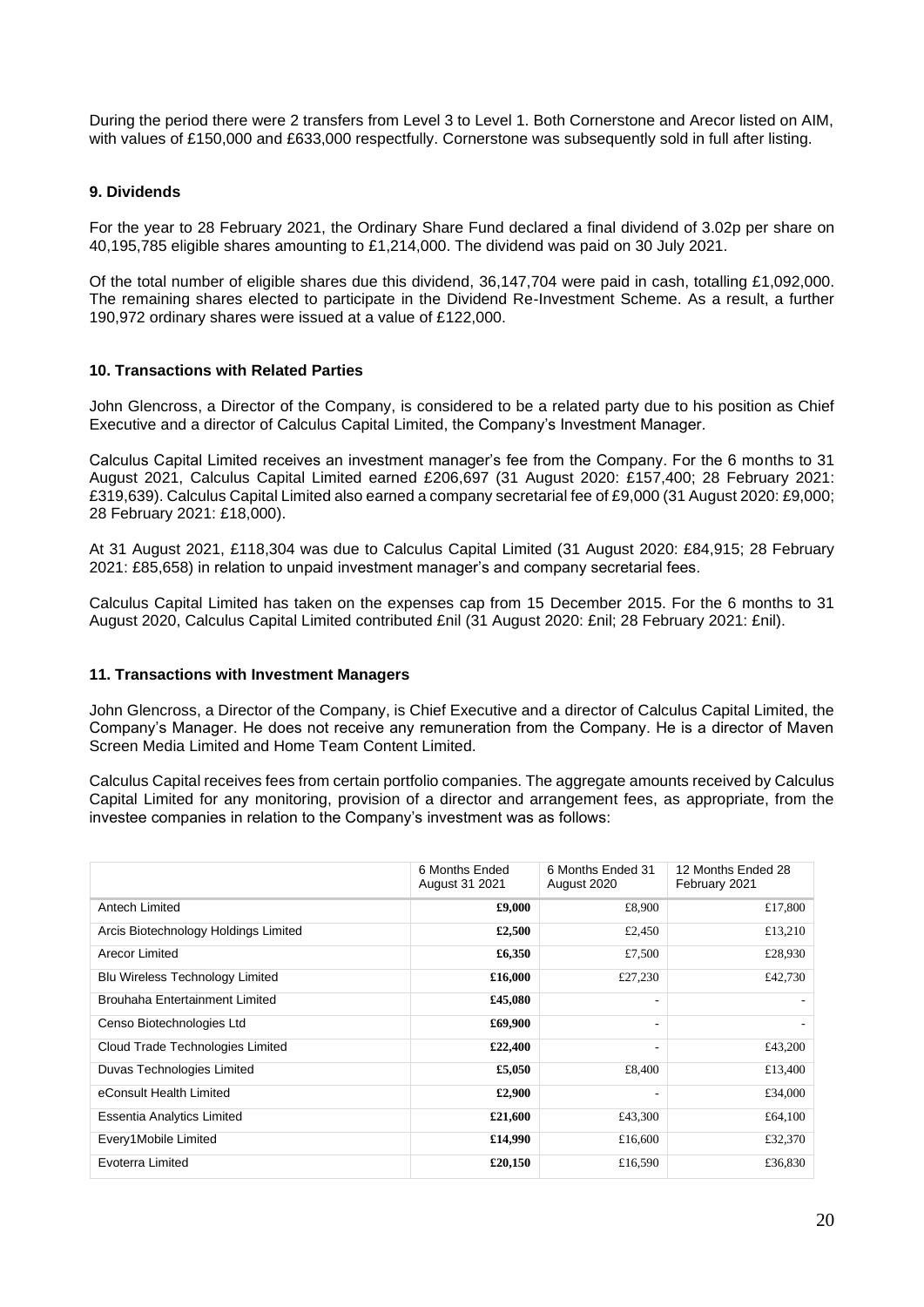| Home Team Content Limited                   | £70            | ٠               | £56,360 |
|---------------------------------------------|----------------|-----------------|---------|
| <b>Invizius Limited</b>                     | £31,880        | $\qquad \qquad$ | £0      |
| <b>IPV Limited</b>                          | £14,250        | £14,100         | £28,200 |
| Maven Screen Media Ltd                      | £11,000        | £41,000         | £49,550 |
| Maze Theory Limited                         | £13,150        | £33,610         | £46,120 |
| <b>MIP Diagnostics Limited</b>              |                | £9,000          | £9,000  |
| Mologic Limited                             | £8,220         | £8,500          | £17,000 |
| Money Dashboard Ltd                         | £12,210        | £14,500         | £29,000 |
| Open Energy Market Limited                  | £22,400        | £21,600         | £37,800 |
| <b>Oxford Biotherapeutics Limited</b>       | £16,050        | £15,850         | £31,700 |
| Park Street Shipping Limited                | £16,540        | £17,710         | £34,660 |
| Pico's Limited                              | $\blacksquare$ | £2,600          | £2,600  |
| <b>Quai Administration Services Limited</b> | £11,650        | £11,500         | £32,000 |
| Raindog Films Limited                       | £7,900         | £4,680          | £12,180 |
| <b>Rota Geek Limited</b>                    | £13,100        | £63,850         | £76,350 |
| <b>Thanksbox Limited</b>                    | £15,000        |                 | £92,370 |
| Wazoku Limited                              | £19,100        | £48,300         | £66,600 |
| <b>Weeding Technologies Limited</b>         | £23,200        | £22,400         | £44,800 |
| <b>WheelRight Limited</b>                   | £11,600        | £12,920         | £24,400 |
| Wonderhood Limited                          | £4,200         | £2,000          | £6,000  |

# **12. Post balance sheet events**

On 2 September 2021, the Company issued 1,347,706 Ordinary Shares under the prospectus approved on 8 September 2020, receiving an on aggregate £0.9 million. The Company subsequently launched a new offer on 13 September 2021.

On 4 October 2021, The Company completed a follow on investment of £138,000 into Home Team Content.

On 14 October 2021, CloudTrade was acquired by Advance, one of the UK's leading providers of business and software services. The immediate proceeds from the sale were £791,301 with a deferred consideration of £12,795 to be received within a month from the completion.